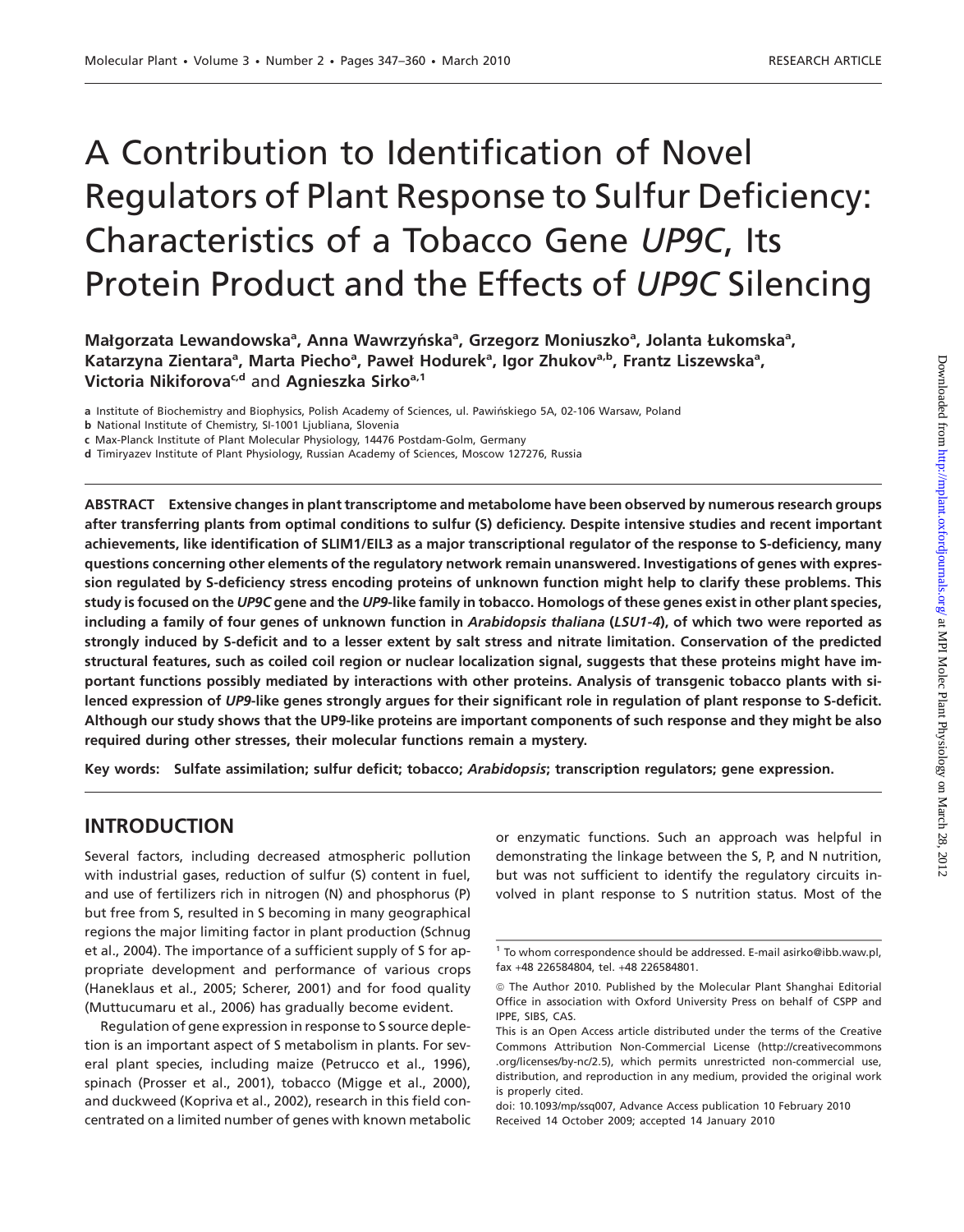high-throughput transcriptome analyses were performed in Arabidopsis thaliana using micro- and macroarrays. The authors noticed and discussed a cross-talk between various pathways induced by S-deficiency, including auxin and jasmonate biosynthesis pathways (Hirai et al., 2003; Nikiforova et al., 2003), activation of defense response through oxidative stress (Maruyama-Nakashita et al., 2003), and involvement of O-acetyl-L-serine (OAS) as a general regulator for global gene expression under sulfur-nutrition stress (Hirai et al., 2003). A transcriptional regulator of plant sulfur response and metabolism, SLIM1/EIL3 that belongs to the EIL family, has been identified in A. thaliana (Maruyama-Nakashita et al., 2006). Mutants with impaired functionofSLIM1notonlyhavepleiotropiceffectsontranscription of many genes regulated by S-deficit, but they also have changed level of relevant primary and secondary metabolites, including cysteine, glutathione, OAS, methionine, and glucosinolates.

It is generally accepted that adjusting plant metabolism to the conditions of S-deficit is a complex process involving a network of factors, such as transcriptional and posttranscriptional regulators, miRNA, and signaling molecules (for a recent review, see Lewandowska and Sirko (2008)). The list of known factors influencing response to S-deficit is still too incomplete to explain all aspects of plant response to it. There must be several other (not yet identified) transcriptional or posttranscriptional regulators involved in this process. We could expect to find such regulators among proteins with known function but previously not associated with response to S-deficit, as well as among proteins with unknown functions. For example, Kasajima and co-workers (2007) reported that the expression of some S-deficiency-responsive genes, such as sulfate transporter (SULTR2;2) and adenosine-5'-phosphosulfate reductase 1 (APR1) was up-regulated in the normal conditions in the A. thaliana mutants with impaired function of BIG gene. The detailed role of BIG is unknown; however, the protein was previously recognized as being involved in such processes as lightsignaling pathway, auxin transport, cytokinin, and ethylene sensitivity, giberellin signaling (Kanyuka et al., 2003; Lopez-Bucio et al., 2005; Sponsel et al., 1997) and no reports about its role in S-deficiency response had been published before. The second example might be a cyclophilin CYP20-3 (also known as 'ROC4') and its recently proposed role in regulatory mechanism linking cysteine biosynthesis to light, redox, and stress. The interaction of CYP20-3 with the chloroplast izoform of serine acetyltransferase (SAT) appeared to be required for a fully functional enzyme and for normal accumulation of thiol compounds in response to stress (Dominguez-Solis et al., 2008).

On the other hand, genes encoding proteins of unknown function, although reported in various studies as strongly regulated during S-deficit at the transcription level in Arabidopsis and other plant species, have not been further investigated. Several such genes were found among Nicotiana tabacum genes previously identified in our laboratory as regulated during short-term S-deficit (Wawrzynska et al., 2005). The UP9A and UP9C genes, which belong to this group, are up-regulated in all plant organs in response to S-deficit (Lewandowska et al.,

2005). The major aims of this study were (1) preliminary characterization of UP9C protein, its sub-cellular localization in plants, and identification of its protein partners, and (2) examination of the effects of UP9C silencing in transgenic tobacco plants grown in optimal and S-deficient conditions.

# RESULTS

# A UP9-Like Family Exists in Tobacco and in Other Plant Species

The UP9 gene has been identified in our laboratory as strongly up-regulated at the level of transcription during early stages of S-starvation (Wawrzynska et al., 2005). Further studies revealed that, in fact, two types of sequences, UP9A and UP9C, corresponded to a gene previously denoted by us as UP9 (Lewandowska et al., 2005). After database searches using a coding region of UP9C, it was possible to identify multiple tobacco UP9-like ESTs that could be grouped into six clusters according to the sequence of their coding regions. Organization of these genes within the tobacco genome and their expression is obscure, in contrast to A. thaliana, where it is clear that four UP9-like genes are located in pairs of the direct neighbors on two chromosomes (III and V). The A. thaliana genes were recently named LSU1–LSU4 (Low Sulfur Upregulated) and, according to the GENEVESTIGATOR database (Zimmermann et al., 2004), at least two of them, LSU1 (At3g49580) and LSU2 (At5g24660), are strongly expressed under S-deprivation (4.3- and 13.6-fold up-regulation, respectively). Families of UP9-like genes exist also in other plant species, such as rice, poplar, tomato, and potato.

Multiple sequence alignment of the UP9-like proteins from A. thaliana (four members) and tobacco (six members) are shown in Figure 1A. Computer analyses of the secondary structure of UP9-like proteins using GOR4 program predicted the extensive regions being in a form of  $\alpha$ -helix. The predicted structure was experimentally verified by us by monitoring of the circular dichroism (CD) spectra of the recombinant UP9C produced in Escherichia coli cells (Figure 1B). The observed curve was characterized by two well resolved minima at 209 and 220 nm with molar ellipticity of –25 900 and –25 800 (deg cm $^2$  dmol $^{-1}$ ), respectively. Such form of CD spectra indicated that the UP9C protein is almost fully a-helical (Yang et al., 1986). The de-convolution procedure, performed by the K2d program (Andrade et al., 1993), confirmed that the dominant contributions to the CD spectrum came from  $\alpha$ -helical (~0.82) and random coil (~0.17) conformations. The contributions from extended  $\beta$  secondary structures were extremely small.

The MULTICOIL program assigned the coiled coil region between residues 24 and 63 of UP9C as two-stranded, which suggested that this region might be involved in dimerization of the protein. In fact, the UP9C-UP9C homodimers formation was observed in the yeast two-hybrid experiment (Lewandowska et al., 2005). Moreover, formation of mixed heterodimers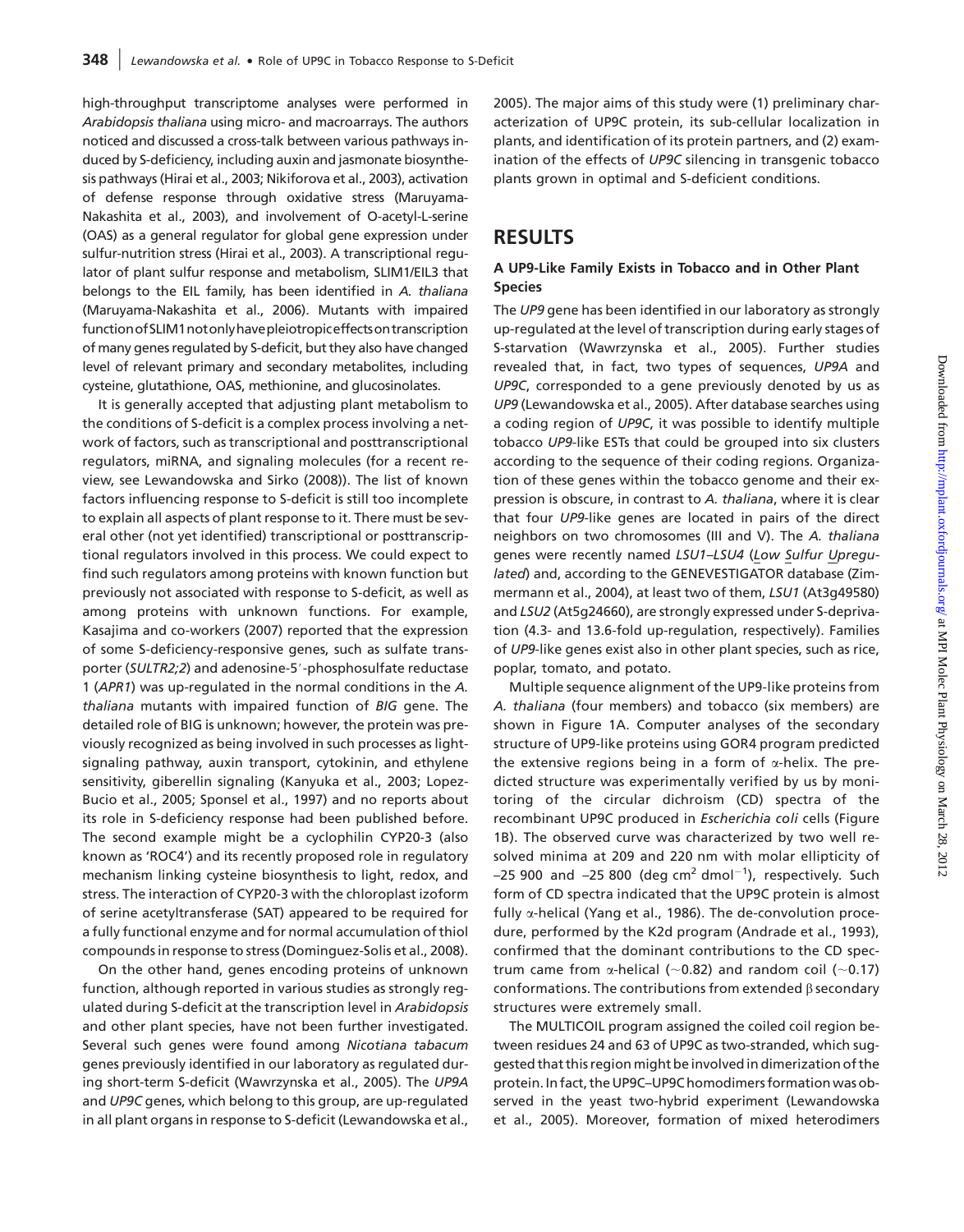

Figure 1. Amino Acid Sequence Alignment of UP9-Like Proteins from Tobacco and Arabidopsis (A) and Circular Dichroism Spectrum of Recombinant UP9C (B).

(A) All tobacco UP9-like ESTs identified after a database similarity search with a coding region of UP9C were grouped into six clusters (arbitrary denoted UP9A-F) according to the sequence of their coding regions: UP9A (GB# DQ444223, DV999485, FG623584, BP535499), UP9B (GB# BP533592, FG638291, FG637038), UP9C (GB# AY547446, FG641107, EB445189), UP9D (GB# FG636997), UP9E (GB# BP531586, EB430507), UP9F (GB# BY31337). The alignment of six open reading frames deduced from each of the tobacco EST group and of four homologs from A. thaliana (NP\_190527, NP\_190526, NP\_197854, and NP\_56450) was performed using the MAFFT. The asterisks above the sequences indicate residues identical in six tobacco proteins, while the asterisks below the sequences indicate the residues identical in all aligned proteins. The stripped bar above alignment shows the alpha-helical region predicted by GOR4 and its filled part indicates a two-stranded coiled coil detected by MULTICOIL.

(B) The mean values of three independent measurements with SD-indicated molar ellipticity (deg cm<sup>2</sup> dmol<sup>-1</sup>) of 64 µM UP9C protein in a light spectrum between 190 and 250 nm are shown.

consisting of UP9C from N. tabacum and the product of LSU1 (At3g49580) gene from A. thaliana was also observed in the yeast two-hybrid system (not shown).

The potential bipartite nuclear localization signal was found using the MOTIFSCAN program in the region of residues 16–33 of UP9C. Accordingly, the PSORT program predicted nuclear or cytosol-nuclear localization of this protein. The predicted subcellular localization of UP9C protein was experimentally verified by us in transgenic tobacco seedlings, where the nuclear location of the UP9C–EYFP fusion protein was observed (Figure 2). It is necessary to mention that the UP9C–EYFP protein was found in the nucleus independently of the S-nutrition status of the plant material (not shown).

#### Identification of Tobacco Proteins Interacting with UP9C

No clue about the potential role of UP9-like proteins could be found in the literature. Therefore, in search of a function of the UP9-like proteins, we decided to identify the protein partners of UP9C using the yeast two-hybrid system and the respective cDNA library prepared from N. tabacum grown for 2 d in S-deficient conditions. The screen resulted in identification of 17 independent clones submitted (GB#: GU066878– GU066894). The relative large number of clones and a huge variety of identified proteins were not surprising because of the helical structure of UP9C; however, it is necessary to verify whether all detected interactions take place in plants. Most of the identified clones encode proteins of unknown function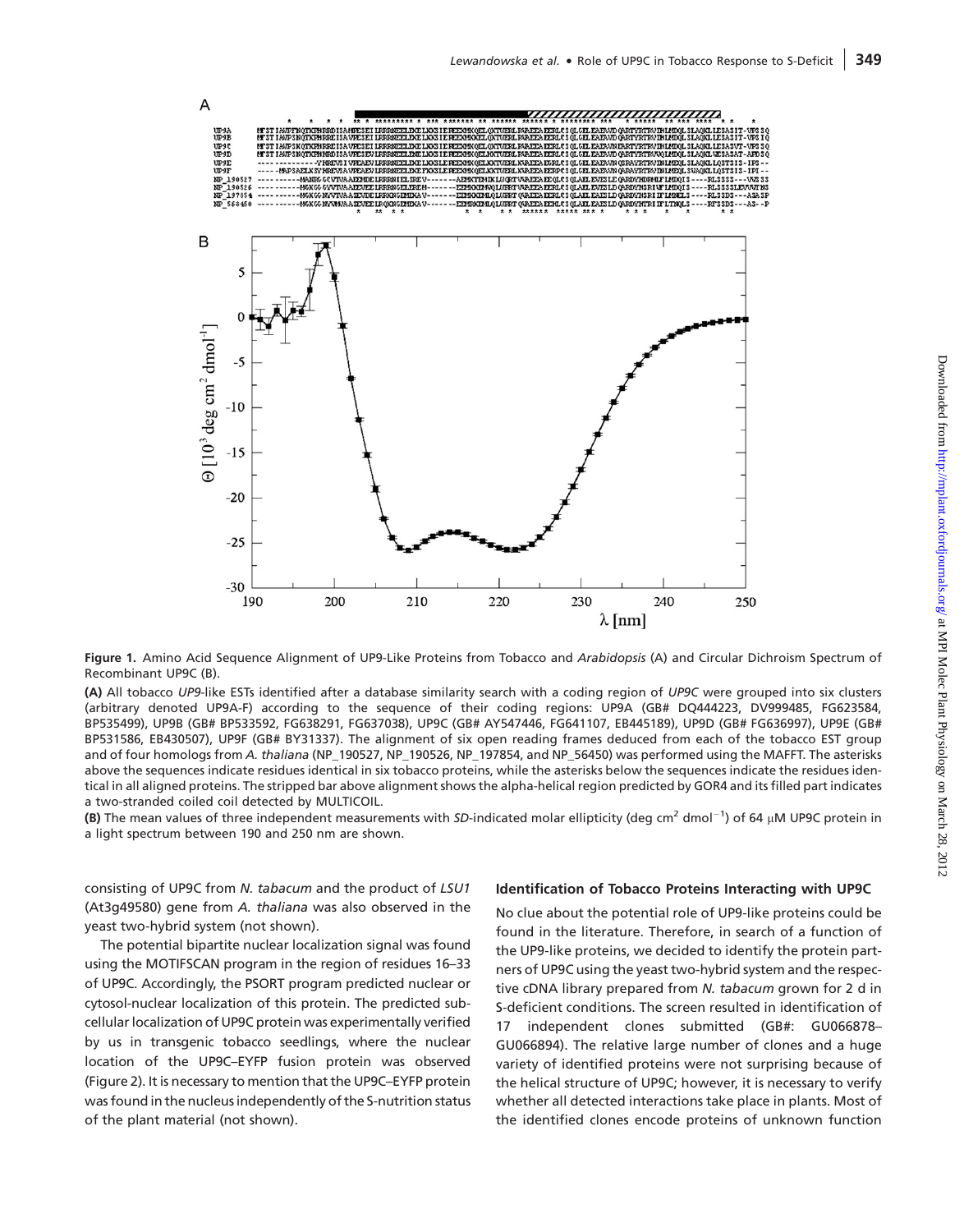

Figure 2. Sub-Cellular Localization of the UP9C–EYFP Fusion Protein in the Root of 3-Week-Old Transgenic Tobacco.

(A) Light microscopy image showing the cell nucleus marked by an arrow.

(B) Fluorescence microscopy image showing the nuclear localization of the UP9C–EYFP fusion protein.

(C) Fluorescence microscopy image showing the nucleus stained with DAPI.

(D) Overlay of (B) and (C).

(E) Overlay of (A), (B), and (C). Scale bar =  $10 \mu m$ .

but some are recognized as coding for described proteins, such as transcription factors AP2-like (GB# GU066884), jasmonate ZIM-domain protein 1 (JAZ1) involved in biosynthesis of jasmonic acid (GB# GU066894), and ACC oxidase involved in ethylene biosynthesis (GB# GU066878 and GU066879). A proved nuclear location of UP9C is in an agreement with identification of numerous clones encoding proteins with a possible localization in the nucleus, such as GB# GU066880, GU066884, GU066888, and GU066894. On the other hand, ability of UP9C to interact with proteins of a possible non-nuclear location might suggest a probable function of UP9C also in the other cellular compartments. Detection of the UP9C–EYFP fusion inside the nucleus does not exclude its presence in the other compartments, particularly in the cytosol, because the UP9C localization might depend on multiple factors, such as posttranslational modifications and interaction with other proteins.

# Effects of Constitutive Ectopic Overexpression of the UP9C Gene in Antisense Orientation

The binary plasmid pAB3 enabling overexpression of UP9C in antisense orientation was used for generation of the transgenic tobacco lines with down-regulated expression of UP9C. The  $T_1$  progeny of two independently obtained 'antisense' AB3 lines (AB3-8 and AB3-9) were used in most experiments, although some results were additionally confirmed in other antisense lines, such as AB3-1, AB3-3, AB3-6, and AB3-12. To verify the effects of antisense expression of UP9C, the level of mRNA corresponding to the four closest homologs (UP9A– UP9D) was monitored in mature leaves of the parental line and the transgenic lines AB3-8 and AB3-9 grown in S-sufficient and S-deficient conditions (Figure 3). The expression of both UP9C and UP9A was apparently silenced in both transgenic lines, while the silencing of two other UP9 family members encoding UP9B and UP9D was much more effective in AB3-9 than in AB3-8.

It has been shown previously that growth in S-deficient medium results in reduction of non-protein thiols in most plant organs (Nikiforova et al., 2003; Wawrzynska et al., 2005).



Figure 3. Evaluation of Expression Levels of UP9-Like Transcripts in Mature Leaves of the Analyzed Plant Lines.

The primers used in semiquantitative RT–PCR (sqRT–PCR) were designated to the non-coding sequences of the indicated EST clones and they are listed in Table 2. The GB#, the name of the protein cluster, and the number of cycles are marked next to the corresponding expression profile; wt, the parental line (LA Burley 21).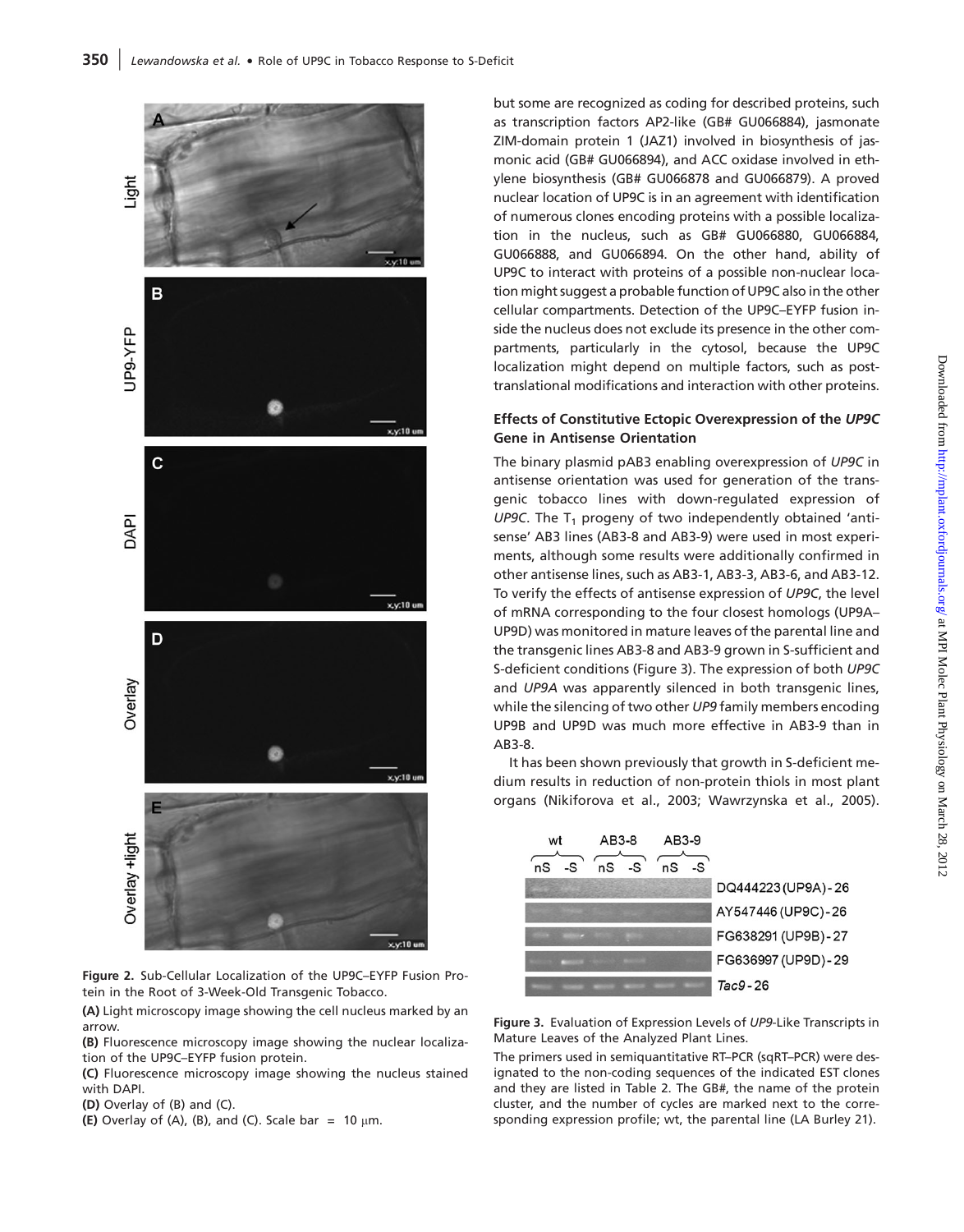Interestingly, silencing of the UP9-like genes affects thiols level in mature leaves and roots of AB3 lines but rather not in young leaves (Figure 4A). The level of total glutathione in mature leaves of AB3 lines grown in S-sufficient conditions was slightly lower than that of the parental line (88 and 85% for AB3-8 and AB3-9, respectively) but, more spectacularly, in AB3 lines grown in S-deficient conditions, thiols remained on the same level (or were even slightly increased) as compared to S-sufficient conditions. This apparent lack of response to S limitation in the mature leaves of AB3 lines (confirmed in several other independent AB3 lines; results not shown) was in a contrast to the reduction of thiols in the mature leaves of the parental line grown in S-deficient conditions. Glutathione measurements in the roots revealed further significant differences between AB3 lines and the parental line. In the roots of AB3-8 grown in Ssufficient conditions, glutathione level was as in the parental line, while in S-deficient conditions, it was very low and similar to that in AB3-9 (27% of that in the parental line; Figure 4A).



Figure 4. Contents of Glutathione (A) and Total S (B) in the Analyzed Tobacco Lines.

Plants were grown in the optimal AB medium (nS) or for 2 d in Sdeficient conditions in the AB-S medium (–S). The statistically significant differences between the transformants and the parental line (wt) grown in the same conditions are marked with either a single (for  $p < 0.05$ ) or double (for  $p < 0.01$ ) asterisks.

(A) The material was combined from five plants for each analyzed group; the mean data from five independent extractions with standard deviations (SD) are shown.

(B) The material was combined from five plants for each analyzed group; the mean of three assays with SD values are shown.

The level of total S monitored in the parental line and the more efficiently 'silenced' line, AB3-9, revealed more statistically significant differences (Figure 4B). The level of total S in AB3-9 grown in S-sufficiency was lower than in the parental line and it was not reduced (in the leaves) or reduced to a low extent (in the roots) by S limitation. In the leaves of AB3-9, about 88 and 110% of S present in the leaves of the parental line in S-sufficient and S-deficient conditions, respectively, was found. The reduction of S content in the roots of AB3-9 in comparison to the parental line was more spectacular than in the leaves (76 and 89% in S-sufficient and S-deficient conditions, respectively).

The observed biochemical discrepancy had rather a small influence on the performance of AB3 plants in non-stressing conditions, since, during vegetative growth in optimal, Ssufficient conditions, the transgenic plants looked rather similar to the parental line. Further experiments revealed that the roots of the seedlings of AB3 lines grown in S-deficient conditions were significantly shorter than those of the control line (Figure 5).

# Misregulation of UP9-Like Genes Affects Expression of Other Genes

Expression of the two genes known to respond to S-deficit and encoding crucial enzymes of sulfate assimilation, ST encoding group 1 sulfate transporter (GB# AJ745720) and APR (GB# AY648056) encoding APS reductase, was tested in the parental and AB3 plants grown in S-sufficient and S-deficient medium (Figure 6A and 6B). The analyses were limited to mature leaves of the tested plants, because the most spectacular changes in non-protein thiol levels had been observed in these parts of the plants (see Figure 4A). Both tested genes responded to



Figure 5. Comparison of Root and Shoot Lengths in Seedlings Grown for 3 Weeks on AB Plates Maintained in a Vertical Position in Either the Optimal (nS) or S-Deficient (–S) AB-S Medium.

The average data (with SD indicated) were calculated from 30–50 measured seedlings, depending on the line. The statistically significant ( $p < 0.05$ ) differences between the transformants and the control (CNTR) are marked with asterisks. Similar results were obtained for two control lines, parental line (not shown), and a tobacco line transformed with GFP expression cassette (CNTR).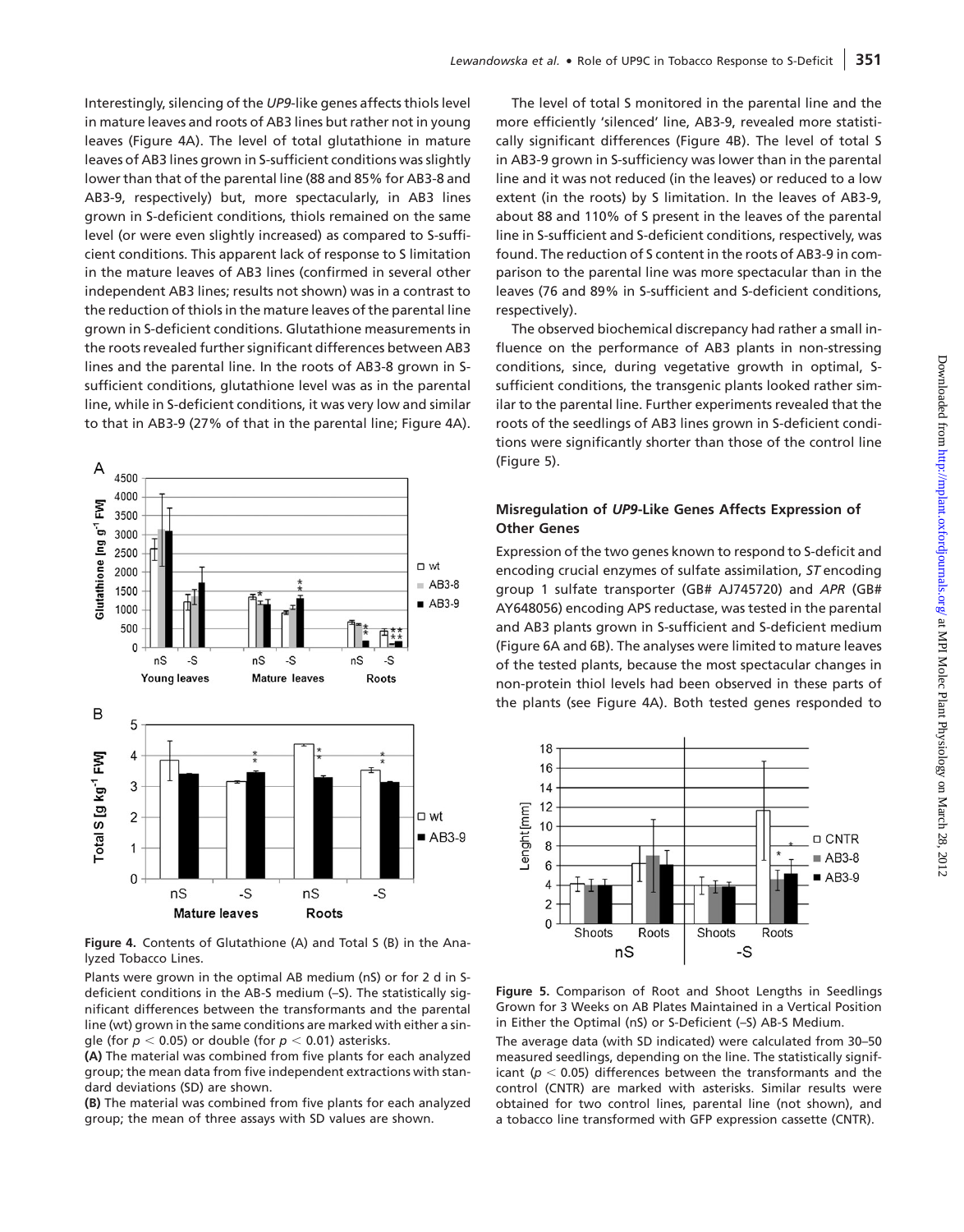

Figure 6. The Expression Levels of the Selected Genes in Mature Leaves of the Analyzed Tobacco Lines. In all real time RT–PCR (qRT–PCR) reactions, both Tac9 and UBQ2 served as references, except for the qRT–PCR shown in (A), in which only Tac9 was used as a reference gene. nS, optimal conditions; –S, 2 d of S-deficit. Each experiment was performed at least two times in triplicate using two independently isolated RNA templates, with similar results. The presented data are from one representative experiment performed in triplicate with SD indicated.

S-deficit in all lines. However, in both AB3 lines, the level of ST transcript was about two-fold lower as compared to the parental line in S-deficient condition. In contrast, the level of APR transcript was about 1.5–2-fold more abundant in AB3 lines than in the parental line in S-deficient conditions.

Some of the UP9C interacting partners identified during yeast two-hybrid search were related to the action and synthesis of plant hormones. Besides, plant hormones might be involved in mediating the root growth phenotype of AB3 seedlings in S-deficient medium (see Figure 5). To further investigate the problem of influence of misregulation of the UP9-like genes on the level of plant hormones, the expression of genes known to respond to ethylene (ET) and jasmonic acid (JA) was monitored. The following genes were selected: PR1a (GB# D90196) and PR1b (GB# X66942) coding for pathogenesis-related acidic and basic proteins, respectively, and ERF1 (GB# D38123) encoding the ethylene-responsive transcription factor 1. The levels of expression of these genes in optimal conditions and after treatment for 2 d with S-deficiency are shown in Figure 6C–6E. All three genes were induced in the parental line during S-starvation, while in the antisense lines, they were usually down-regulated in S-deficient conditions. On the other hand, in the S-sufficient conditions, significantly raised expression of PR1a and PR1b in both AB3 lines and ERF1 in AB3-8 line in comparison to the parental line was observed.

Since ethylene production is connected with the synthesis of polyamines, which are involved in response to environmental stresses, the expression of genes encoding proteins related with polyamine synthesis, such as S-adenosylmethionine synthetase (SAMS, GB# AY445582), S-adenosylmethionine decarboxylase (SAMDC, GB# U91924), ornithine decarboxylase (ODC, GB# AF127242), and arginine decarboxylase (ADC, GB# AF321137), was also monitored. The level of expression of SAMS, SAMDC, and ADC in both AB3 lines remained similar to that of the parental line (not shown), while the expression of ODC in S-deficient conditions was strongly altered (reduced)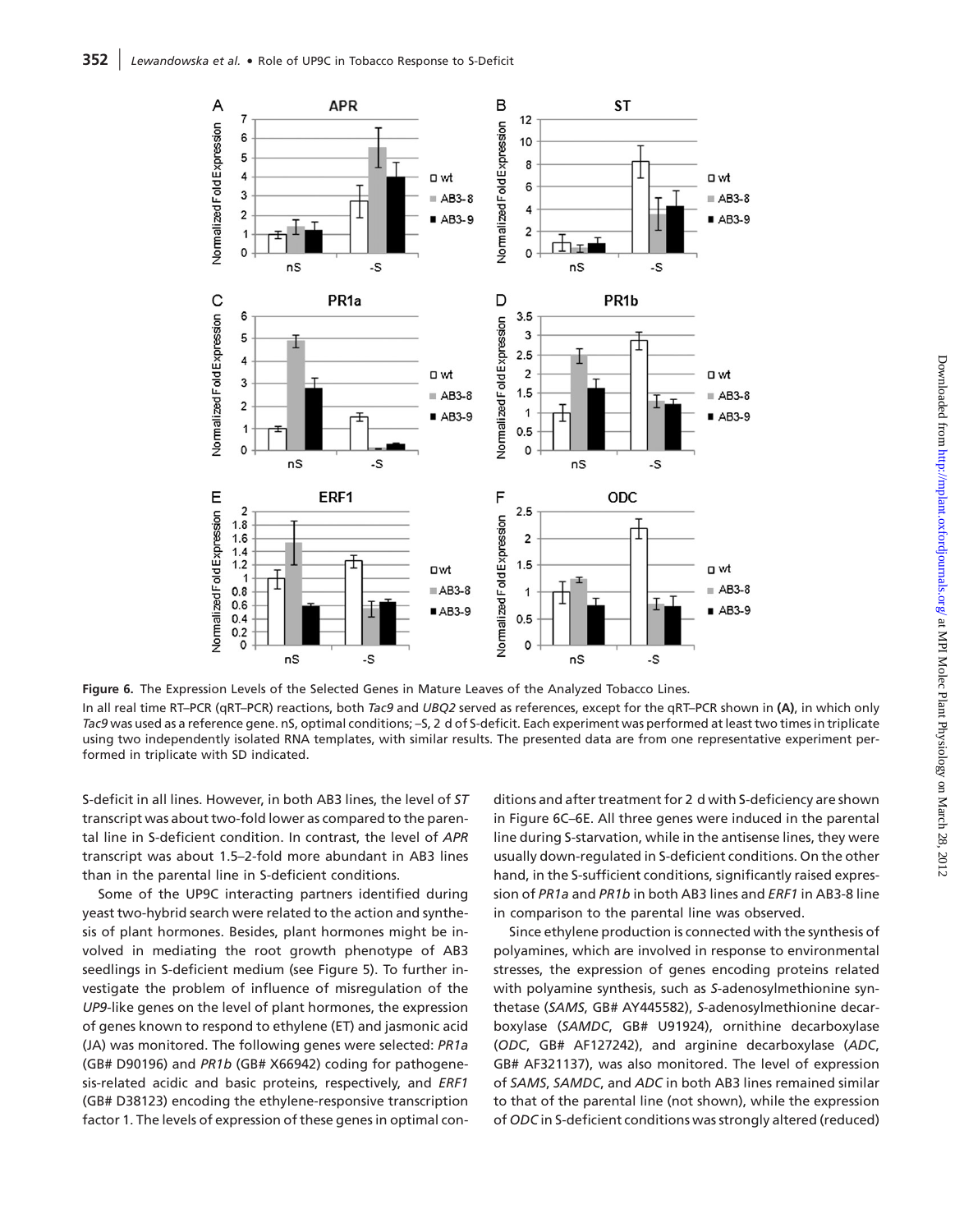in both AB3 lines (Figure 6F). The observed pattern of ODC expression might suggest that in the parental line, the level of polyamines would raise in the S-deficient conditions, while in the AB3 lines, such an increase would not take place.

#### Metabolite Profiles in Antisense Tobacco Transformants

The profile of polar metabolites was examined in the mature leaves of AB3-8, AB3-9, and parental line grown in S-deficient and optimal conditions. Initial data used for analysis included 559 peaks of metabolites detected in the measured samples. Among these peaks, only about 10% were identified as annotated compounds. Comparison of the data for the parental line grown in the optimal conditions and the parental line grown in S-deficiency allowed identification of metabolites that had significantly different levels in these two conditions of growth. Depending on the selected borderline significance (p-value), the number of peaks regulated by S-deficiency in the parental line was different and reached 27 for  $p < 0.05$ , 47 for  $p < 0.1$ , and 105 for  $p < 0.2$ . The largest set of regulated metabolites (66 up- and 39 down-regulated in S-deficient medium) was chosen for the subsequent factorial analysis, which revealed that both AB3 lines (particularly AB3-9) independently from growth conditions have a tendency to cluster rather with the wild-type plants grown in S-sufficient conditions than with the wild-type plants grown in S-deficient conditions (Figure 7). This observation might suggest that AB3 lines have problems with adjusting their metabolism to the conditions of S-deficiency. Comparison of the regulation of the selected set of the metabolites in the parental line and the AB3 lines is shown in Table 1. It is shown as an X-fold ratio of the metabolite level in S-deficiency versus its level in optimal conditions of the same line. A list of peaks representing metabolites apparently up-



Figure 7. Principal Component Analysis of Metabolite Profiling Data for Parental Line (wt) and the Transgenic Lines Grown Either in the Optimal Medium (nS) or in the S-Deficient Medium (–S).

regulated during S-deficit in a 'UP9-dependent way' includes glutamine, lysine, threonine, asparagine, spermidine, serine, citric, aspartic, and malic acids. Unfortunately, huge differences between replicas hindered more sophisticated analysis of the metabolite data. This variation might result from technical problems with preparation of the plant tissues for the assay.

# **DISCUSSION**

In our earlier studies, two UP9-like genes (GB# AY547446 and DQ444223) were identified as up-regulated by S-deficit (Lewandowska et al., 2005; Wawrzynska et al., 2005). Due to the amphidiploid nature of N. tabacum, we suspected that they corresponded to genes located on the matching chromosomes of the genome S and  $T$  (Volkov et al., 1999). However, they can also be genes from different chromosomal loci on one genome. Subsequent analysis has shown that at least six distinct UP9-like proteins exist in N. tabacum (Figure 1) and that other UP9-like genes might be also up-regulated in S-deficient conditions (Figure 3). The differences in the sequences outside coding regions of the EST clones classified into one cluster indicate that either they represent separate genes (despite encoding the identical proteins) or that there exist differences between the cultivars in the non-coding sequences of individual UP9-like counterparts. In A. thaliana, there are four genes (LSU1–LSU4) encoding homologs of UP9. They are organized in two tandems located in two genome positions, one on chromosome III (3 kb apart) and the second on chromosome V (2.5 kb apart). Two of these genes (the upstream genes of each tandem) were reported as strongly up-regulated by S-deficit (Maruyama-Nakashita et al., 2005; Nikiforova et al., 2005) and the regulation of at least one of them (LSU1, At3g49580) is dependent on SLIM1 (Maruyama-Nakashita et al., 2006).

The predicted structure of UP9-like proteins is largely in the form of coiled coils. The proteins containing such motifs can form multiple interactions and fulfill a variety of functions due to their ability to undergo dynamic rearrangements (Parry et al., 2008). The UP9-like proteins can form dimers (Lewandowska et al., 2005). Most probably, the interaction is mediated through the coiled coil region; however, solution characterization and crystallographic studies might be necessary to establish the factual three-dimensional structure and verify the localization of the oligomerization domains. Moreover, in the yeast two-hybrid experiment performed in our laboratory, a range of plant proteins was identified as potential partners of UP9C. Their further analysis might help to decipher the role of UP9-like proteins.

Antisense mRNA has frequently been used in plants to lower gene expression through posttranscriptional gene silencing (Chintapakorn and Hamill, 2003; Halitschke and Baldwin, 2003; Siritunga and Sayre, 2003). Transgenic tobacco lines obtained in our study had apparently misregulated expression of UP9-like genes. It should be noted that the expression of the entire family was not completely abolished by the antisense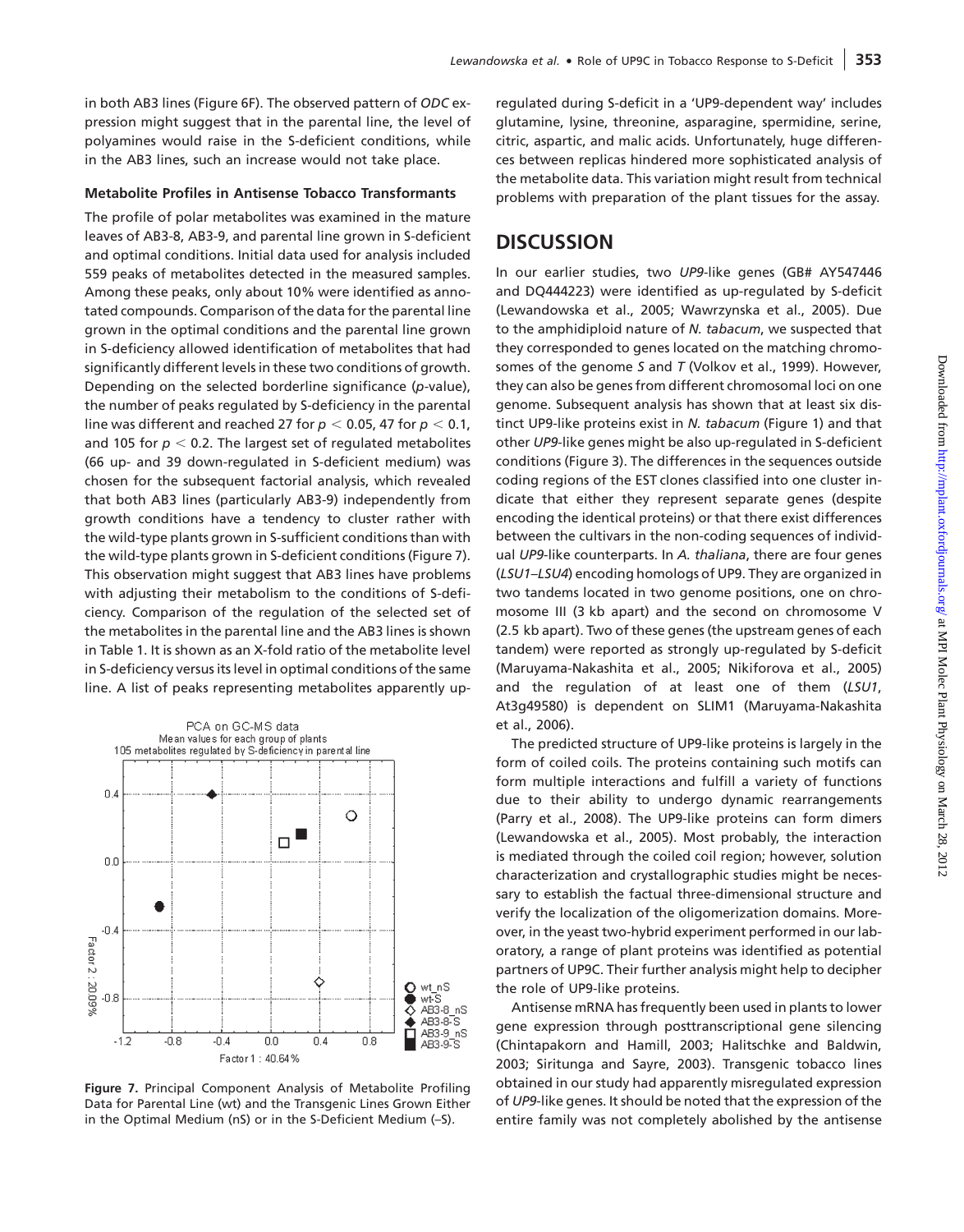Table 1. Metabolites Identified as Regulated by S-Deficiency in the Parental Line (wt) and the Ratio (X-Fold) of their Mean Values as Indicated.

## Table 1. Continued

| as Indicated. |                     |        |                        |        |           |                            |        |      |                            | X-fold                       |             | X-fold |      | X-fold                     |
|---------------|---------------------|--------|------------------------|--------|-----------|----------------------------|--------|------|----------------------------|------------------------------|-------------|--------|------|----------------------------|
|               | Peak no. Annotation | X-fold |                        | X-fold |           | X-fold                     |        |      |                            | wt<br>$-S/nS$ t-test $-S/nS$ |             | AB3-8  |      | AB3-9<br>$t$ -test $-S/nS$ |
|               |                     | wt     | $-S/nS$ t-test $-S/nS$ | AB3-8  |           | AB3-9<br>$t$ -test $-S/nS$ | t-test | 497  | Peak no. Annotation<br>n/a | 1.52                         | 0.04        | 1.70   | 0.14 | 1.26                       |
|               |                     |        |                        |        |           |                            |        | 115  | Serine                     | 1.52                         | 0.12        | 0.38   | 0.34 | 1.07                       |
| 4250          | n/a                 | 21.40  | 0.06                   | 0.08   | 0.25      | 1.54                       | 0.51   | 806  | n/a                        | 1.51                         | 0.16        | 0.75   | 0.57 | 0.55                       |
| 414           | n/a                 | 20.33  | 0.06                   | 0.07   | 0.25      | 1.78                       | 0.40   | 1244 | n/a                        | 1.51                         | 0.11        | 0.65   | 0.25 | 1.22                       |
| 1797          | n/a                 | 19.59  | 0.07                   | 0.07   | 0.25      | 1.91                       | 0.33   | 147  | n/a                        | 1.50                         | 0.13        | 0.70   | 0.29 | 1.02                       |
| 168           | n/a                 | 14.42  | 0.06                   | 0.08   | 0.25      | 1.49                       | 0.44   | 1303 | n/a                        | 1.48                         | 0.13        | 1.75   | 0.32 | 1.68                       |
| 27            | Glutamine           | 4.88   | 0.07                   | 0.37   | 0.49      | 1.04                       | 0.85   | 535  | Threonine                  | 1.47                         | 0.08        | 1.07   | 0.60 | 1.23                       |
| 316           | n/a                 | 4.84   | 0.09                   | 0.18   | 0.29      | 1.10                       | 0.83   | 825  | n/a                        | 1.43                         | 0.19        | 0.62   | 0.14 | 1.41                       |
| 648           | n/a                 | 3.56   | 0.05                   | 0.33   | 0.24      | 1.22                       | 0.72   | 161  |                            | 1.42                         | 0.13        | 0.60   | 0.37 | 1.10                       |
| 1406          | n/a                 | 3.09   | 0.04                   | 0.31   | 0.16      | 0.91                       | 0.72   |      | Asparagine                 |                              |             |        |      |                            |
| 588           | Lysine              | 3.09   | 0.03                   | 0.35   | 0.14      | 0.85                       | 0.51   | 1729 | n/a                        | 1.41                         | 0.19        | 1.49   | 0.21 | 1.27                       |
| 4074          | n/a                 | 2.99   | 0.10                   | 1.95   | 0.35      | 0.60                       | 0.52   | 53   | n/a                        | 1.38                         | 0.01        | 1.42   | 0.22 | 1.05                       |
| 2018          | n/a                 | 2.97   | 0.13                   | 1.13   | 0.82      | 0.70                       | 0.64   | 445  | n/a                        | 1.36                         | 0.02        | 1.03   | 0.86 | 0.95                       |
| 3147          | n/a                 | 2.93   | 0.11                   | 1.63   | 0.49      | 0.65                       | 0.54   | 288  | n/a                        | 1.31                         | 0.13        | 1.39   | 0.20 | 1.10                       |
| 1559          | Ornithine           | 2.74   | 0.04                   | 4.48   | 0.00      | 2.16                       | 0.12   | 40   | n/a                        | 1.28                         | 0.17        | 0.77   | 0.54 | 1.39                       |
| 2940          | n/a                 | 2.70   | 0.11                   | 1.54   | 0.53      | 0.55                       | 0.50   | 798  | n/a                        | 1.26                         | 0.02        | 0.92   | 0.49 | 1.02                       |
| 3463          | n/a                 | 2.69   | 0.12                   | 0.55   | 0.55      | 0.43                       | 0.38   | 730  | n/a                        | 1.26                         | 0.10        | 1.15   | 0.62 | 1.00                       |
| 3373          | n/a                 | 2.48   | 0.04                   | 1.24   | 0.80      | 0.10                       | 0.02   | 21   | n/a                        | 1.23                         | 0.06        | 1.03   | 0.85 | 0.96                       |
| 4794          | n/a                 | 2.32   | 0.19                   | 1.10   | 0.93      | 0.93                       | 0.91   | 26   | Malic acid                 | 1.20                         | 0.06        | 0.92   | 0.56 | 1.01                       |
| 584           | n/a                 | 2.29   | 0.04                   | 0.63   | 0.40      | 0.85                       | 0.79   | 81   | Putrescine                 | 1.19                         | 0.13        | 0.93   | 0.52 | 1.29                       |
| 121           | n/a                 | 2.22   | 0.04                   | 0.82   | 0.50      | 1.39                       | 0.21   | 160  | n/a                        | 1.19                         | 0.06        | 0.67   | 0.00 | 0.87                       |
| 4603          | n/a                 | 2.09   | 0.03                   | 1.53   | 0.28      | 1.26                       | 0.61   | 20   | Threonic                   | 1.17                         | 0.12        | 0.71   | 0.01 | 0.90                       |
| 95            | Threonine           | 2.08   | 0.03                   | 0.54   | 0.44      | 1.36                       | 0.20   |      | acid-1,4-lactone           |                              |             |        |      |                            |
| 574           | n/a                 | 2.06   | 0.05                   | 0.65   | 0.23      | 1.52                       | 0.48   | 131  | n/a                        | 0.89                         | 0.10        | 0.91   | 0.11 | 1.17                       |
| 2167          | n/a                 | 2.04   | 0.06                   | 1.89   | 0.09      | 2.23                       | 0.17   | 9    | n/a                        | 0.87                         | 0.08        | 0.90   | 0.09 | 1.19                       |
| 1020          | n/a                 | 1.99   | 0.01                   | 1.54   | <b>ND</b> | 0.23                       | ND     | 1555 | n/a                        | 0.87                         | 0.10        | 0.97   | 0.87 | 0.96                       |
| 793           | n/a                 | 1.92   | 0.12                   | 0.76   | 0.37      | 1.33                       | 0.13   | 178  | n/a                        | 0.86                         | 0.04        | 0.70   | 0.00 | 1.55                       |
| 759           | n/a                 | 1.87   | 0.04                   | 1.38   | 0.30      | 1.73                       | 0.08   | 1295 | Fumaric acid               | 0.80                         | 0.05        | 0.86   | 0.11 | 0.81                       |
| 3378          |                     | 1.85   | 0.16                   | 0.46   | 0.43      | 0.44                       | 0.33   | 470  | Galactonic acid            | 0.80                         | 0.18        | 0.78   | 0.18 | 1.12                       |
|               | n/a                 |        |                        |        |           |                            |        | 428  | n/a                        | 0.79                         | 0.20        | 0.52   | 0.03 | 1.66                       |
| 1435          | n/a                 | 1.82   | 0.13                   | 1.00   | 1.00      | 1.00                       | 0.97   | 2088 | n/a                        | 0.76                         | 0.20        | 0.65   | 0.26 | 1.19                       |
| 1060          | n/a                 | 1.80   | 0.01                   | 1.29   | 0.46      | 1.13                       | 0.71   | 1413 | n/a                        | 0.76                         | 0.14        | 0.69   | 0.31 | 0.76                       |
| 4924          | n/a                 | 1.79   | 0.13                   | 0.42   | 0.20      | 0.82                       | 0.72   | 278  | <b>Trehalose</b>           | 0.75                         | 0.16        | 0.77   | 0.31 | 0.78                       |
| 224           | Alanine             | 1.77   | 0.18                   | 1.27   | 0.63      | 1.81                       | 0.15   | 754  | n/a                        | 0.74                         | 0.15        | 0.21   | 0.00 | 1.55                       |
| 941           | n/a                 | 1.75   | 0.19                   | 0.71   | 0.60      | 0.14                       | 0.01   | 4215 | n/a                        |                              | $0.72$ 0.10 | 1.31   | 0.19 | 1.04                       |
| 326           | n/a                 | 1.72   | 0.04                   | 0.71   | 0.52      | 0.99                       | 0.97   | 360  | n/a                        | 0.71                         | 0.15        | 0.49   | 0.21 | 0.57                       |
| 229           | Spermidine          | 1.69   | 0.04                   | 0.61   | 0.37      | 0.96                       | 0.89   | 248  | n/a                        | 0.71                         | 0.16        | 0.43   | 0.01 | 1.03                       |
| 2608          | n/a                 | 1.69   | 0.08                   | 1.24   | 0.39      | 1.32                       | 0.06   | 2726 | n/a                        | 0.70                         | 0.15        | 0.54   | 0.06 | 1.75                       |
| 2574          | n/a                 | 1.69   | 0.15                   | 1.28   | 0.57      | 1.39                       | 0.49   | 258  | n/a                        | 0.69                         | 0.13        | 0.25   | 0.07 | 2.35                       |
| 2421          | n/a                 | 1.66   | 0.14                   | 1.99   | 0.19      | 0.76                       | 0.50   | 1106 | n/a                        | 0.69                         | 0.19        | 0.32   | 0.07 | 1.40                       |
| 112           | Citric acid         | 1.63   | 0.00                   | 0.87   | 0.61      | 1.03                       | 0.86   | 911  | n/a                        | 0.66                         | 0.14        | 0.78   | 0.53 | 0.91                       |
| 738           | Aspartic acid       | 1.60   | 0.08                   | 0.65   | 0.38      | 1.26                       | 0.33   | 848  | n/a                        | 0.66                         | 0.17        | 0.89   | 0.68 | 0.64                       |
| 151           | n/a                 | 1.60   | 0.01                   | 1.07   | 0.80      | 1.12                       | 0.58   | 172  | n/a                        | 0.65                         | 0.03        | 1.02   | 0.88 | 1.40                       |
| 2967          | n/a                 | 1.59   | 0.13                   | 2.39   | 0.18      | 1.48                       | 0.32   | 842  | n/a                        | 0.64                         | 0.14        | 1.14   | 0.75 | 0.62                       |
| 413           | n/a                 | 1.58   | 0.06                   | 0.83   | 0.48      | 1.19                       | 0.63   | 1297 | Ethanolamine               | 0.64                         | 0.13        | 1.35   | 0.11 | 0.93                       |
| 2354          | n/a                 | 1.57   | 0.16                   | 1.01   | 0.97      | 0.77                       | 0.55   | 2212 | n/a                        |                              | $0.64$ 0.16 | 0.47   | 0.09 | 5.00                       |
| 3670          | n/a                 | 1.57   | 0.16                   | 0.40   | 0.04      | 2.07                       | 0.06   | 76   | n/a                        |                              | $0.63$ 0.16 | 0.28   | 0.09 | 0.99                       |
| 1529          | n/a                 |        | 1.55 0.14              | 1.90   | 0.02      | 2.16                       | 0.00   |      |                            |                              |             |        |      |                            |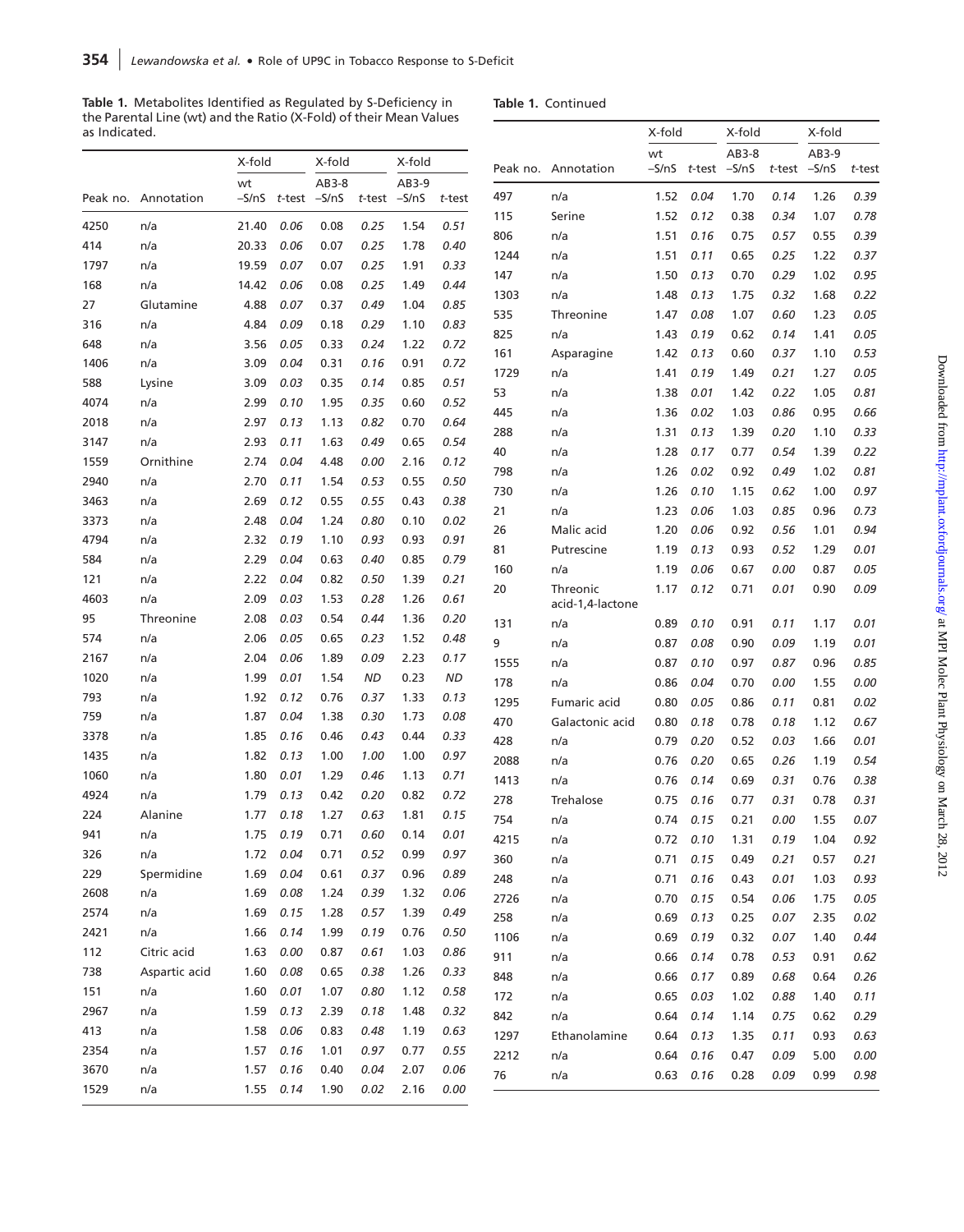Table 1. Continued

|      |                     | X-fold        |        | X-fold             |           | X-fold             |        |  |
|------|---------------------|---------------|--------|--------------------|-----------|--------------------|--------|--|
|      | Peak no. Annotation | wt<br>$-S/nS$ | t-test | $AB3-8$<br>$-S/nS$ | t-test    | $AB3-9$<br>$-S/nS$ | t-test |  |
| 45   | n/a                 | 0.63          | 0.10   | 0.42               | 0.01      | 1.65               | 0.05   |  |
| 2028 | n/a                 | 0.61          | 0.17   | 0.60               | 0.24      | 1.58               | 0.09   |  |
| 3912 | n/a                 | 0.61          | 0.10   | 0.29               | 0.06      | 1.53               | 0.28   |  |
| 930  | n/a                 | 0.59          | 0.11   | 0.35               | 0.00      | 1.06               | 0.57   |  |
| 2087 | n/a                 | 0.57          | 0.11   | 0.33               | 0.01      | 1.13               | 0.74   |  |
| 801  | n/a                 | 0.54          | 0.16   | 0.46               | 0.13      | 0.43               | 0.12   |  |
| 418  | n/a                 | 0.52          | 0.17   | 0.88               | 0.85      | 2.14               | 0.29   |  |
| 649  | n/a                 | 0.52          | 0.01   | 1.35               | 0.21      | 0.91               | 0.66   |  |
| 4292 | n/a                 | 0.50          | 0.08   | 0.30               | 0.04      | 0.99               | 0.98   |  |
| 509  | n/a                 | 0.48          | 0.20   | 0.63               | 0.58      | 1.22               | 0.82   |  |
| 2977 | n/a                 | 0.46          | 0.14   | 0.29               | 0.14      | 0.51               | 0.29   |  |
| 134  | n/a                 | 0.38          | 0.02   | 0.75               | 0.47      | 0.80               | 0.59   |  |
| 1985 | n/a                 | 0.34          | 0.03   | 1.03               | 0.94      | 0.79               | 0.58   |  |
| 1815 | n/a                 | 0.24          | 0.01   | 1.63               | 0.41      | 1.52               | 0.40   |  |
| 975  | n/a                 | 0.21          | 0.11   | 3.73               | <b>ND</b> | 1.13               | 0.90   |  |

The statistical significances of differences between the two compared groups are shown as the p-values of the t-test; n/a, not annotated, ND, impossible to determine because of low number of measurements in one or both groups.

construct and a substantial expression of some members, particularly in AB3-8, was present (Figure 3). Molecular and biochemical assays (Figures 4 and 6) as well as metabolite profiling (Figure 7 and Table 1) revealed that many changes in the level of metabolites that were characteristic for plants grown in Sdeficient medium did not occur in the AB3 plants. It is necessary to mention that interpretation of metabolite data is somewhat problematical because of the incomplete peaks identification and a low statistical significance of the results (large differences between the replicas). Nevertheless, some results of metabolite profiling are in agreement with the gene expression data. For example, the level of spermidine, increased during S-deficit in the parental line but not in the AB3 lines (Table 1), correlates very well with the expression of the ODC gene (Figure 6F) encoding ornithine decarboxylase that is involved in the pathway of polyamines biosynthesis. However, additional experiments using the knockout plants and multiple knockouts are needed to properly assess the function of UP9-like proteins in tobacco and/or LSU1-like proteins in Arabidopsis.

The transcriptional regulator from A. thaliana, SLIM1/EIL3, was shown to affect expression of many genes regulated by Sdeficit, including LSU1 (At3g49580), one of the UP9 homologs (Maruyama-Nakashita et al., 2006). Recent experiments performed in our laboratory revealed that a tobacco protein NtEIL2 that belongs to the same family as SLIM1 activates the promoter of UP9C gene in S-deficient conditions (Wawrzynska et al., 2009). Therefore, some effects observed in slim1 mutants could be due to the lack of appropriate level of UP9like regulator. UP9-like proteins seem to be a part of a regulatory network that is in charge of an adequate whole-plant response to S-deficit.

One of the striking effects of UP9 family silencing in AB3 lines is their failure to diminish the level of S-containing metabolites in mature leaves (source tissue) in response to S-deprivation (Figure 4). A possible explanation for this phenomenon might be either a defect in a long-distance rootsto-shoots signaling of S status or a defect in adjusting the metabolism in the shoots to the conditions of S-deficit encountered by the roots. It is still uncertain how S-deficiency stress is sensed and transmitted on a long distance within plants. Usually, the ability to detect and adapt to environmental changes relies on complex molecular machinery that integrates the action of hormonal and non-hormonal signals (Chico et al., 2008; Lin et al., 2009). Some effects observed in the 'antisense' lines might be explained if in these lines occurred problems with controlling either the level or the function of plant hormones. The expression of three arbitrary selected genes (PR1a, PR1b, and ERF1) induced by the stress hormones was reduced in AB3 lines grown in S-deficient conditions (Figure 6). This result indicates that at least one of these hormones might be limiting for gene expression in AB3 lines in S-deficient conditions. On the other hand, the elevated expression of these genes in AB3 in S-sufficient conditions is difficult to explain. Perhaps, somehow, the silencing of UP9-like genes causes a stress situation both in optimal and in S-deficient conditions of growth. It is worth emphasizing that in the S-sufficient conditions, the level of thiols in the mature leaves was significantly lower in AB3 than in the parental line (Figure 4). It means that the appropriate level (or balance) of UP9-like proteins might be needed also in the optimal (S-sufficient) conditions. This phenomenon could be further clarified only after establishing the function of individual members of the UP9-like family.

The function of UP9C and its complexes with other proteins is still elusive. We propose that UP9C, through its multiple protein–protein interactions, might be involved in precise and rapid adjustment of plant metabolism to S-deficit on multiple levels, presumably through influencing the level and/or action of plant hormones. The UP9C involvement could be either indirect, through interactions with transcription factors (JAZ1, AP2-like), or direct, through interactions with enzymes, such as ACC oxidase. Binding of UP9C might affect the stability of its partners and/or their ability to interact with other proteins. On the other hand, sub-cellular localization of UP9C and its ability to interact with other proteins can be regulated by additional factors, such as by redox potential and posttranslational modifications (phosphorylation, ubiquitination). Such modifications could also affect possible dimerization or heterodimerization with other members of the UP9-like family, whose function can be partially overlapping but also potentially dependent on a composition of a dimer. Despite additional studies being needed to assess the precise biological role of UP9-like proteins, this study shows that at least part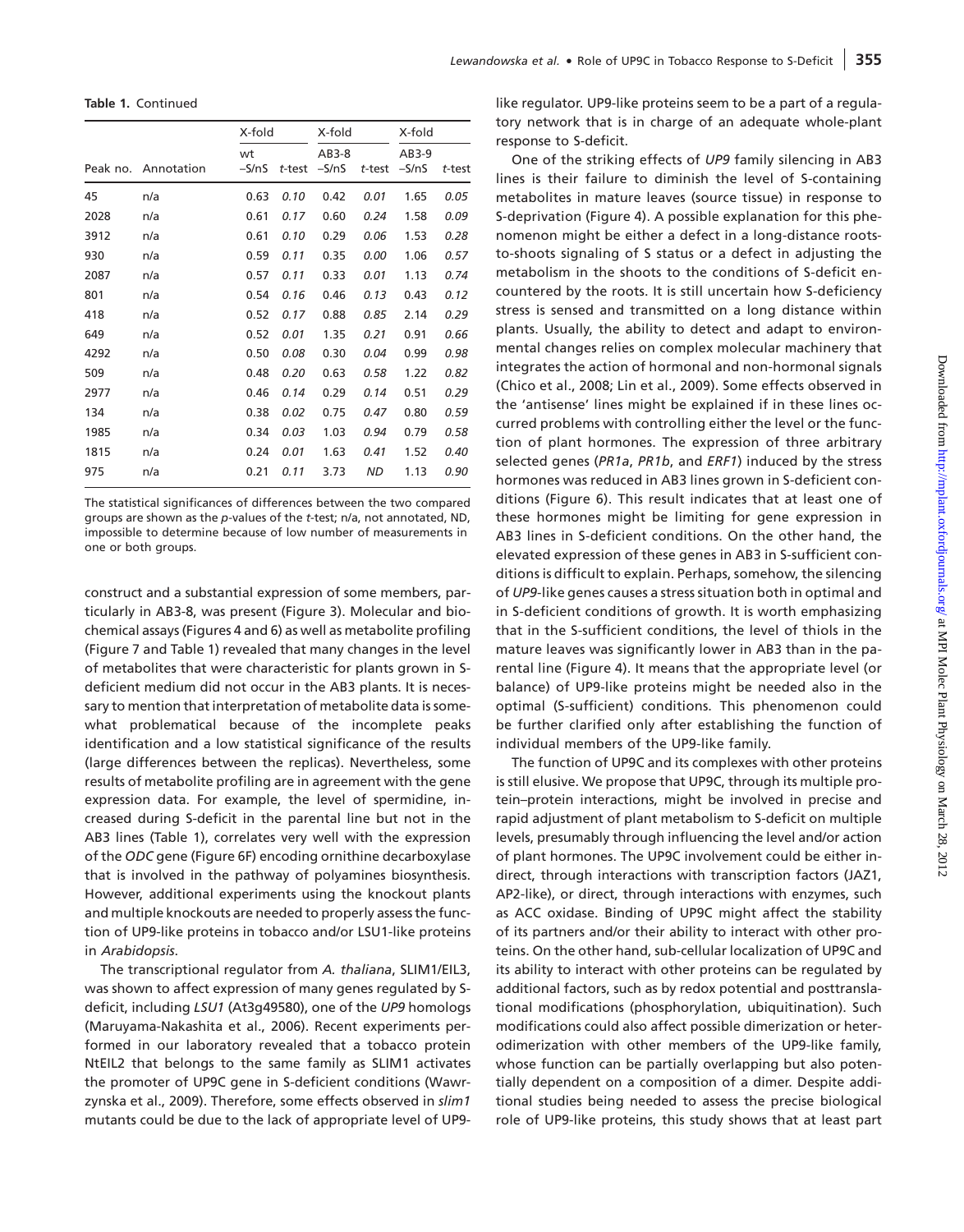of the specificity of response to the S-deficiency stress is provided by one or more members of the UP9-like family of proteins.

In addition, it is possible to speculate that an elevated glutathione pool in mature leaves of AB3 lines grown in S-deficient conditions (accompanied by increased expression of APR) might result from the occurrence of an intracellular oxidative stress. A strong induction of APR (and SAT2.1 encoding chloroplast izoform of SAT) transcript and increased glutathione pool have been observed in the cat2 (catalase-deficient) mutant of Arabidopsis in the conditions of growth that were generating production of hydrogen peroxide (Queval et al., 2009).

# **METHODS**

## DNA Manipulations and Plasmid Construction

Conventional techniques were used for DNA manipulation and transformation (Sambrook et al., 1989). All primers are listed in Table 2. To obtain the plasmid-containing UP9C in the reverse orientation, a PCR fragment of about 350 bp was cloned into vector pRTL2 (Carrington et al., 1991). In the resulting plasmid, the UP9C gene is under the control of the CaMV 35S promoter and terminator, in the reverse orientation, thus enabling expression of an antisense transcript of UP9C. The entire cassette (1.5 kb) was then inserted into the HindIII site of plant vector pGreenII0029 (Hellens et al., 2000). The resulting plasmid, pAB3, also has the nptII gene present within the T-DNA (kanamycin selection marker). To obtain the N-terminal fusion of UP9C to the fluorescent tag EYFP (UP9C–EYFP), a fragment of about 350 bp containing the coding region of UP9C lacking the stop codon amplified by PCR using attB-tailed gene-specific primers was cloned into pDONR221 (Gateway<sup>®</sup> Technology, Invitrogen). In the next step, the fragment was re-cloned into the plant binary vector pH7YWG2 (Karimi et al., 2005). The resulting plasmid, pUP9C– EYFP, contains the UP9C–EYFP sequence under the control of the CaMV 35S promoter and terminator, and the hygromycin selection marker within the T-DNA. The pJKU1 plasmid, used for the yeast two-hybrid experiment, was obtained after cloning of the appropriate PCR product (0.35 kb) into the PstI/ EcoRI sites of the pGBT9 vector (Clontech).

#### RT–PCR Analysis

Total plant RNA was used as a template for synthesis of the first-strand cDNA. The 20- $\mu$ l RT reaction contained 5  $\mu$ g RNA, 2 pmoles of specific reverse primer or oligo(dT) primers, 1 mM dNTP Mix, 20 units RiboLock™ Ribonuclease Inhibitor, and 1 µl of the RevertAid™ H Minus M-MuLV Reverse Transcriptase (MBI Fermentas) in the buffer supplied by the manufacturer. The RNA and primers were preheated to  $70^{\circ}$ C for 5 min and chilled on ice before adding the  $5\times$  reaction buffer for Reverse Transcriptase, dNTP Mix, Ribonuclease inhibitor, and RNase-free water to 19  $\mu$ l. Then, the mixture was incu-

#### Table 2. Oligonucleotides Used in the Study.

| Purpose                             | GB# of<br>the target | Sequence                                                      |  |  |  |  |  |
|-------------------------------------|----------------------|---------------------------------------------------------------|--|--|--|--|--|
| orf for                             | AY547446             | 5'-CGGGATCCATGTTTTCGACAATTGCT-3'                              |  |  |  |  |  |
| 'antisense'<br>constructs           | (UP9C)               | 5'-GCAAGCTTGGTACCTCATTGGGAACTGGGAAC-3'                        |  |  |  |  |  |
| orf for UP9C-<br><b>EYFP</b> fusion | AY547446<br>(UP9C)   | 5'-GGGGACAAGTTTGTACAAAAAAGCA<br>GGCTCAATGTTTTCGACAATTGCTGT-3' |  |  |  |  |  |
|                                     |                      | 5'-GGGGACCACTTTGTACAAGAAAGCTG<br>GGTCTTGGGAACTGGGAACGGTAA-3'  |  |  |  |  |  |
| orf for Y2H                         | AY547446             | 5'-CGGAATTCTTTTCGACAATTGCTGTGC-3'                             |  |  |  |  |  |
|                                     | (UP9C)               | 5'-GCCTGCAGAGCGTCAAACTCCATTACCC-3'                            |  |  |  |  |  |
| sqRT-PCR                            | DQ444223             | 5'-ACCACAAATCAATCTCCTACCT-3'                                  |  |  |  |  |  |
|                                     | (UP9A)               | 5'-ACGTGCTCTACCTAGTTTGAA-3'                                   |  |  |  |  |  |
|                                     | AY547446             | 5'-ACCACAAATCAGTTTCCTGCATT-3'                                 |  |  |  |  |  |
|                                     | (UP9C)               | 5'-ACGTGCTCTACCTAGTTTGAA-3'                                   |  |  |  |  |  |
|                                     | FG638291             | 5'-TCAACTACTACTATTTCCTTCAACATG-3'                             |  |  |  |  |  |
|                                     | (UP9B)               | 5'-ACCTCCATTAATCCGAGTGCCTAA-3'                                |  |  |  |  |  |
|                                     | FG636997             | 5'-TGCCTCAGTTTTAATAGTAGCAATTTT-3'                             |  |  |  |  |  |
|                                     | (UP9D)               | 5'-AATACAAACAGGCCGCCACCAA-3'                                  |  |  |  |  |  |
|                                     | X69885               | 5'-CCTCCCACATGCTATTCTCC-3'                                    |  |  |  |  |  |
|                                     | (Tac9)               | 5'-AGAGCCTCCAATCCAGACAC-3'                                    |  |  |  |  |  |
| qRT-PCR                             | X69885<br>(Tac9)     | 5'-GTGTCTGGATTGGAGGCTCT-3'                                    |  |  |  |  |  |
|                                     |                      | 5'-ATGAAGCAAACCTGCTGGAA-3'                                    |  |  |  |  |  |
|                                     | DQ138111<br>(UBQ2)   | 5'-AGGTTGATGATTCCGGTAAGG-3'                                   |  |  |  |  |  |
|                                     |                      | 5'-CACACTCAGCATTGGGACAC-3'                                    |  |  |  |  |  |
|                                     | AY648056             | 5'-TTCCCTGACGCTGTTGAAG-3'                                     |  |  |  |  |  |
|                                     | (APR)                | 5'-CCACCACCATCTTCCCTCT-3'                                     |  |  |  |  |  |
|                                     | AJ745720             | 5'-CCATTATCCTCTCGACGTTA-3'                                    |  |  |  |  |  |
|                                     | (ST)                 | 5'-TCAAACCAGAAATTGCACCA-3'                                    |  |  |  |  |  |
|                                     | AF321137             | 5'-TGGAGGTGGGCTTGGAATT-3'                                     |  |  |  |  |  |
|                                     | (ADC)                | 5'-TGAACAACTGCGGAGGCAT-3'                                     |  |  |  |  |  |
|                                     | AF127242             | 5'-TGATTGGCTGGTTTTTCCTAA-3'                                   |  |  |  |  |  |
|                                     | (ODC)                | 5'-AGGTGGTTCATCAGCTTGGA-3'                                    |  |  |  |  |  |
|                                     | U91924               | 5'-TGGCAAGGGTGGTTCCAT-3'                                      |  |  |  |  |  |
|                                     | (SAMD)               | 5'-TCTTTCCAGCAGCCCTTCA-3'                                     |  |  |  |  |  |
|                                     | AY445582             | 5'-ACCGGATGGCAAGACACAAG-3'                                    |  |  |  |  |  |
|                                     | (SAMS)               | 5'-TCCTGGGCGATCTGCTCA-3'                                      |  |  |  |  |  |
|                                     | D90196               | 5'-AGTCATGGGATTTGTTCTCTT-3'                                   |  |  |  |  |  |
|                                     | (PR1a)               | 5'-ACGGCAAGAGTGGGATATTA-3'                                    |  |  |  |  |  |
|                                     | X66942               | 5'-TTGGTGGTATTATGGAGGTGTG-3'                                  |  |  |  |  |  |
|                                     | (PR1b)               | 5'-ACTGCCGTTGACTCATCACCT-3'                                   |  |  |  |  |  |
|                                     | D38123               | 5'-TAGGGGAAGGCATTACAGAG-3'                                    |  |  |  |  |  |
|                                     | (ERF1)               | 5'-TCGTATGTTCCAAGCCAAA-3'                                     |  |  |  |  |  |

bated for 5 min at 37 $^{\circ}$ C. Next, the reverse transcriptase was added and the RT reaction was incubated for 1 h at  $42^{\circ}$ C. The reverse transcription was stopped by heating for 10 min at  $70^{\circ}$ C. The reaction mixture was diluted (usually 20 or 100 times) and 1  $\mu$  of the diluted reaction mixture was then used for the PCR with the specific primers designed for selected cDNAs (Table 2). A variable number (25–35) of cycles (30 s denaturation at 94 $\degree$ C, 30 s annealing at 50 $\degree$ C, and 1 min extension at  $72^{\circ}$ C) were then performed for semiquantitative RT– PCR (sqRT–PCR). Actin (Tac9) cDNA amplification using the same temperature profile for 25–30 cycles (dependent on the dilution of the first-strand cDNA) served as the internal control. DNA samples were separated by electrophoresis on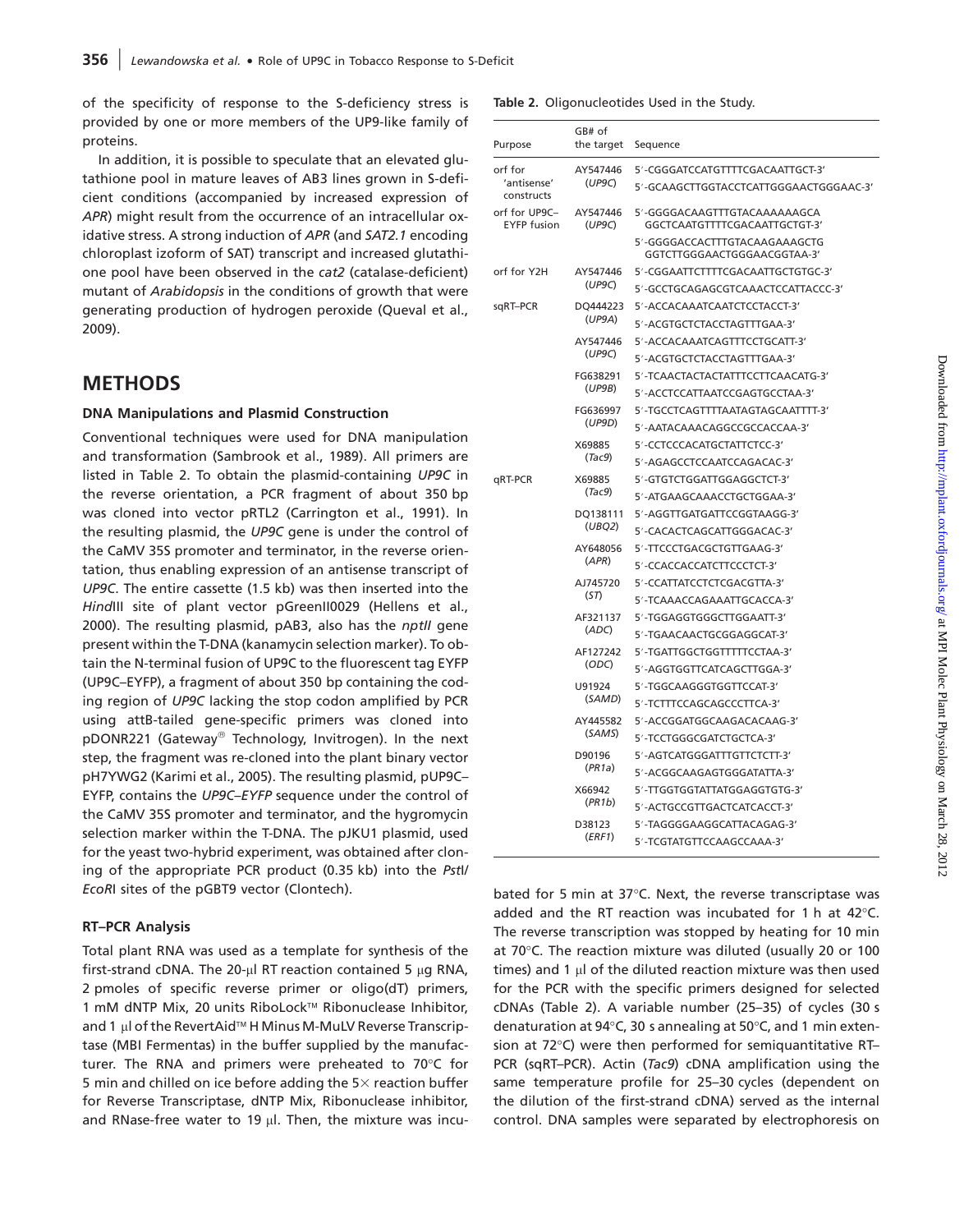1% agarose gels, and the images of ethidium-bromide-stained bands were obtained with a BioRad Imaging System.

For real-time PCR (qRT–PCR), the first-strand cDNA synthesis was the same as for sqRT–PCR, with one exception—oligo(dT) primers (Invitrogen) were used instead of a specific primer. The reactions were performed in an iQ5 thermocycler (BioRad). The pairs of primers used in qRT–PCR reactions are listed in Table 2. Each experiment was performed at least twice in triplicate using two independently isolated RNA templates. The primers were designed to have similar annealing temperatures of about 50–53 $^{\circ}$ C; the efficiency of the primers was analyzed before main experiments in a temperature gradient range from 49 to 55 $\degree$ C (a typical cycle: 15 s denaturation at 94 $\degree$ C, 15 s annealing at 52 $\degree$ C, and 15 s extension at 72 $\degree$ C). Tac9 and UBQ2 were used as internal controls.

## Plant Culture Media

The MS medium used for plant cultivation in sterile (in vitro) conditions was prepared according to the Murashige and Skoog protocol (Murashige and Skoog, 1962) using concentrated components from Sigma macro- and micro-elements (10 $\times$  conc.), MS Vitamins (1000 $\times$  conc.), 3% sucrose; for solid media, 0.8 g of agar (Difco Oxoid) per 100 ml was added and the pH was adjusted to 5.8 with 1 M KOH. Media were autoclaved for 15 min at 121°C. For tobacco hydroponic culture, the AB medium devised in our laboratory was used (Wawrzynska et al., 2005).

# Plant Material, Growth Conditions, and Genetic **Transformation**

Transgenic UP9C–EYFP (overexpressing UP9C–EGFP fusion) and AB3 lines (overexpressing UP9C in antisense orientation) used in this study were derivative of Nicotiana tabacum cv. LA Burley 21 (Legg et al., 1970). Agrobacterium-mediated genetic transformation of 3-week-old tobacco seedlings was performed as previously described (Wawrzynski et al., 2006). Seeds of the self-pollinated primary tobacco transformants  $(T_0)$  with confirmed expression of the transgenes were collected and used for the subsequent experiments. Surface-sterilized seeds of AB3 lines from T1 generation were germinated in vitro at 23 $\degree$ C with a photoperiod of 18 h light/6 h dark on solid MS plates (with addition of 100–200  $\mu$ g ml<sup>-1</sup> kanamycin for the transgenic lines). Three-week-old plantlets were transferred to the AB liquid medium (Wawrzynska et al., 2005) and cultivated hydroponically in a growth chamber (16 h light,  $22^{\circ}C$ 8 h darkness,  $18^{\circ}$ C), with weekly changes of the medium. Two-month-old plants were divided into two groups. The control group was transferred to the optimal medium (AB) while the other was transferred to the sulfur-free medium (AB-S) containing 1 mM MgCl<sub>2</sub> instead of 1 mM MgSO<sub>4</sub>. Unless specified otherwise, after 2 d, five plants from each group were harvested and fractionated into four parts, namely young developing leaves, mature leaves, stems and roots, which were then pooled. Tobacco UP9C–EGFP seedlings of T1 were grown in vitro for 3–4 weeks in liquid half-strength MS medium with 50  $\mu$ g ml<sup>-1</sup> hygromycin with a constant rotation (240 rpm) at 22 $\degree$ C with a photoperiod of 18 h light/6 h dark.

#### Assay of Non-Protein Thiols and Chemical Elements

The total amount of both reduced and oxidized forms of glutathione was determined by the high-performance liquid chromatography (HPLC) method after subsequent extraction, reduction, and derivatization as described by Williams et al. (2002). The amount of reduced thiol groups present in the low-molecular weight compounds was measured as previously described (Wawrzynski et al., 2006) according to the modified Ellman's test (Ellman, 1959).

For quantification of chemical elements, dried plant material was homogenized and, for each sample, 35–70 mg were processed and elemental contents analyzed by inductively coupled plasma optical emission spectroscopy using an IRIS Advantage Duo ER/S (Thermo Jarrell Ash) as described previously (Becher et al., 2004).

## Analysis of Circular Dichroism Spectrum

The recombinant UP9C protein with the His-tag at the Nterminus was overproduced in Escherichia coli DH5a. The His-tag was removed by digestion with thrombin (Amersham Biosciences, Vienna, Austria) and the recombinant UP9C protein was refolded in non-denaturing conditions. All measurements were carried out in a 1-mm path-length cell at 298 K in 10 mM TRIS buffer with 5% glycerol and 100 mM NaCl, pH 7.0. Circular dichroism spectra were recorded using an Aviv-202 CD spectrometer equipped with a HP 89100A temperature control unit. The concentration of protein was determined with a Biospectrometer (Eppendorf) using a 6970 molar extinction coefficient calculated by the PROTPARAM program ([www.](www.expasy.ch/tools/protparam.html) [expasy.ch/tools/protparam.html](www.expasy.ch/tools/protparam.html)). The spectrum was deconvoluted to the contribution from different secondary structure forms by the K2d program (Andrade et al., 1993).

## Yeast Two-Hybrid Experiment

The experiment with the cDNA library from N. tabacum plants grown for 2 d in S-deficient medium was prepared using the BD Machmaker Library Construction Kit (BD-Biosciences-Clontech, Mountain View, CA, USA) as recommended by the manufacturer. The pJKU1 plasmid was used as a bait. The number of analyzed transformants was approximately 2  $\times$  10<sup>5</sup>. The positive prey clones, after retransformation, were confirmed for their ability to activate the three reporter genes, HIS3, ADE2, and lacZ, when co-transforming yeasts with a plasmid containing the coding region of UP9C fused to the DNA fragment encoding the binding domain of GAL4 as bait.

#### Confocal Microscopy Analysis of Protein Localization

Three to four-week-old seedlings were used in experiment without fixing, stained with DAPI (1  $\mu$ g ml<sup>-1</sup>, infiltrated with syringe, after 7 s washed three times, 5 min each with 10 ml  $dH<sub>2</sub>O$ ) and visualized using an Eclipse TE2000-E (Nikon)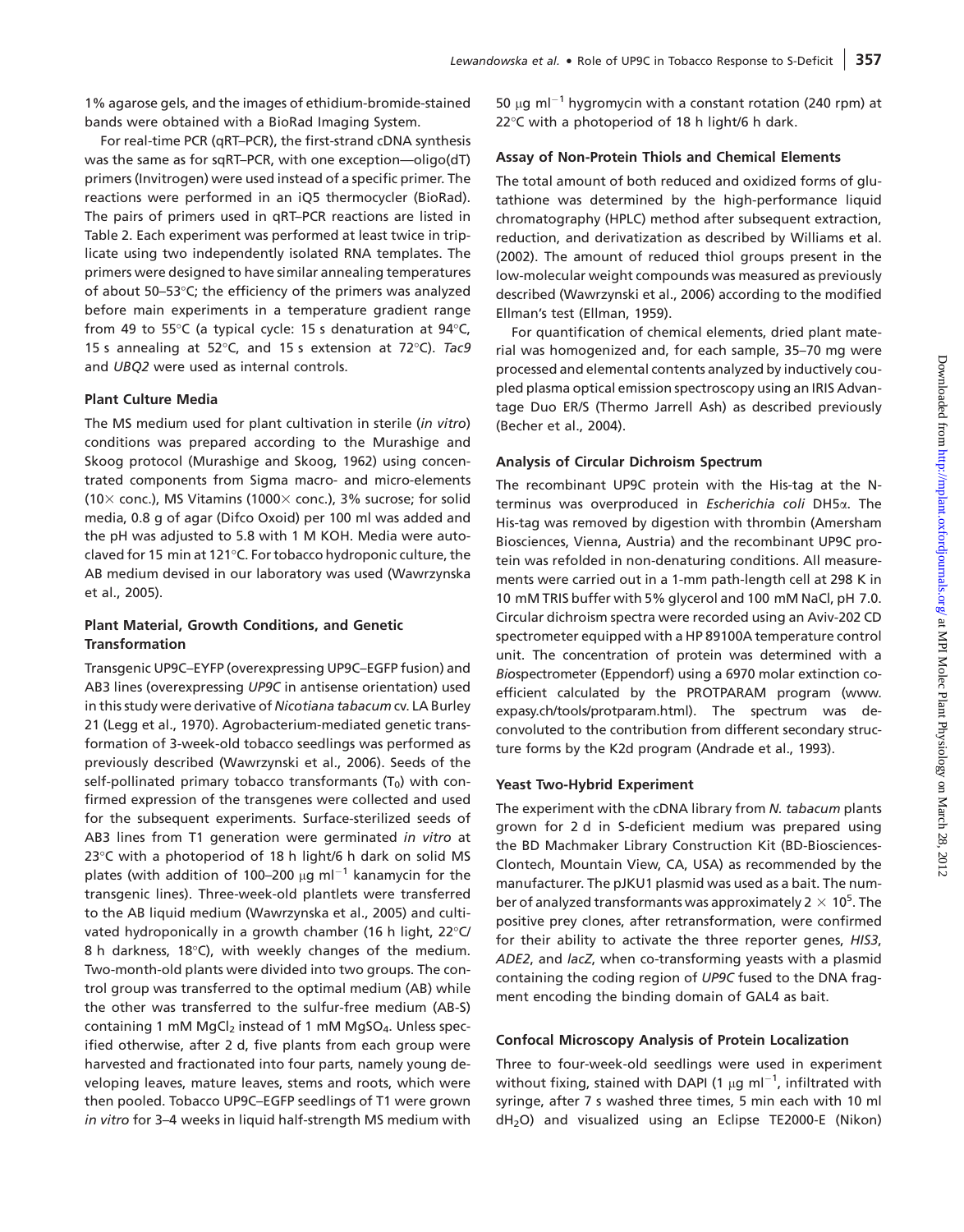confocal microscope. For the negative control, the seedlings of the wild-type plants were used. The seedlings containing an unfused EGFP construct were analyzed as positive controls. Data for negative and positive control are not shown.

## Metabolite Analysis by GC–MS

Material extraction, derivatization, and metabolite analysis were performed as described earlier (Nikiforova et al., 2005). For each group, five samples were independently prepared from the mature leaves combined from five plants. Groups of parental plants were grown in duplicate. Thus, data for the AB3 lines are from five measurements of the independently extracted samples, while data for the control line are from 10 measurements of the independently extracted samples (five for each of the two combined sets of the material from five plants).

## Statistical Analysis of Metabolite Data

Data analysis was performed using Statistica 6.0 (StatSoft Polska Sp. z o.o., Poland). When the ratio of the means of two groups of plants was compared, the t-test was used to evaluate the significance of the results. The principal component analysis (PCA) was implemented by using the covariance matrix of the normalized data.

## Other In Silico Analysis and Accession Numbers

Similarity searches were performed with BLASTP at NCBI [\(www.ncbi.nlm.nih.gov/BLAST/\)](www.ncbi.nlm.nih.gov/BLAST/) or with BLASTN using the TGI Database of plant EST at DFCI ([http://compbio.dfci.harvard](http://compbio.dfci.harvard.edu/) [.edu/](http://compbio.dfci.harvard.edu/)tgi/plant.html). Translation of nucleotide sequences was generated at EMBL–EBI (www.ebi.ac.uk/services/index.html). Multiple sequence alignment was generated by MAFFT using theE-INS-istrategy[\(http://align.bmr.kyushu-u.ac.jp/mafft/online](http://align.bmr.kyushu-u.ac.jp/mafft/online/server/) [/server/](http://align.bmr.kyushu-u.ac.jp/mafft/online/server/)) (Katoh et al., 2005). The following programs were accessed through the ExPASy Proteomic Server (www.expasy.ch/): GOR4 (Combet et al., 2000) for secondary structure prediction, MULTICOIL (Wolf et al., 1997) for predicting the coiled coil regions, PSORT (Horton and Nakai, 1997) for predicting the localization, SMART (Letunic et al., 2004) and MOTIFSCAN (Falquet et al., 2002) for identification of the protein domains and patterns. The expression of A. thaliana genes was checked using the GENEVESTIGATOR program (Zimmermann et al., 2004) at the Swiss Federal Institute of Technology, Zurich [\(www.geneves](www.genevestigator.ethz.ch/)[tigator.ethz.ch/](www.genevestigator.ethz.ch/)).

# FUNDING

This work was supported by the Polish Ministry of Science and Higher Education (grant No. N N302 119435).

# ACKNOWLEDGMENTS

The authors acknowledge Joachim Kopka and Alexander Erban (MPI-MP, Golm-Potsdam) for assistance with getting and analyzing GC–MS data, Ute Krämer (MPI-MP, Golm-Potsdam) for mineral elements analysis, and Anna Anielska-Mazur (IBB PAS, Warsaw) for help with microscope analysis. No conflict of interest declared.

# **REFERENCES**

- Andrade, M.A., Chacon, P., Merelo, J.J., and Moran, F. (1993). Evaluation of secondary structure of proteins from UV circular dichroism spectra using an unsupervised learning neural network. Protein Eng. 6, 383–390.
- Becher, M., Talke, I.N., Krall, L., and Kramer, U. (2004). Cross-species microarray transcript profiling reveals high constitutive expression of metal homeostasis genes in shoots of the zinc hyperaccumulator Arabidopsis halleri. Plant J. 37, 251–268.
- Carrington, J.C., Freed, D.D., and Leinicke, A.J. (1991). Bipartite signal sequence mediates nuclear translocation of the plant potyviral NIa protein. Plant Cell. 3, 953–962.
- Chico, J.M., Chini, A., Fonseca, S., and Solano, R. (2008). JAZ repressors set the rhythm in jasmonate signaling. Curr. Opin. Plant Biol. 11, 486–494.
- Chintapakorn, Y., and Hamill, J.D. (2003). Antisense-mediated down-regulation of putrescine N-methyltransferase activity in transgenic Nicotiana tabacum L. can lead to elevated levels of anatabine at the expense of nicotine. Plant Mol. Biol. 53, 87–105.
- Combet, C., Blanchet, C., Geourjon, C., and Deleage, G. (2000). NPS@: network protein sequence analysis. Trends Biochem. Sci. 25, 147–150.
- Dominguez-Solis, J.R., He, Z., Lima, A., Ting, J., Buchanan, B.B., and Luan, S. (2008). A cyclophilin links redox and light signals to cysteine biosynthesis and stress responses in chloroplasts. Proc. Natl Acad. Sci. U S A. 105, 16386–16391.
- Ellman, G.L. (1959). Tissue sulfhydryl groups. Arch Biochem Biophys. 82, 70–77.
- Falquet, L., Pagni, M., Bucher, P., Hulo, N., Sigrist, C.J., Hofmann, K., and Bairoch, A. (2002). The PROSITE database, its status in 2002. Nucleic Acids Res. 30, 235–238.
- Halitschke, R., and Baldwin, I.T. (2003). Antisense LOX expression increases herbivore performance by decreasing defense responses and inhibiting growth-related transcriptional reorganization in Nicotiana attenuata. Plant J. 36, 794–807.
- Haneklaus, S., Kerr, C.W., and Schnug, E. (2005). A chronicle of sulfur research in agriculture. In Sulfur Transport and Assimilation in Plants in the Post Genomic Era, Saito, K.,et al.,eds (Leiden, The Netherlands: Backhuys Publishers), pp. 249–256.
- Hellens, R.P., Edwards, E.A., Leyland, N.R., Bean, S., and Mullineaux, P.M. (2000). pGreen: a versatile and flexible binary Ti vector for Agrobacterium-mediated plant transformation. Plant Mol. Biol. 42, 819–832.
- Hirai, M.Y., Fujiwara, T., Awazuhara, M., Kimura, T., Noji, M., and Saito, K. (2003). Global expression profiling of sulfur-starved Arabidopsis by DNA macroarray reveals the role of O-acetyl-Lserine as a general regulator of gene expression in response to sulfur nutrition. Plant J. 33, 651–663.
- Horton, P., and Nakai, K. (1997). Better prediction of protein cellular localization sites with the k nearest neighbors classifier. Proc. Int. Conf. Intell. Syst. Mol. Biol. 5, 147–152.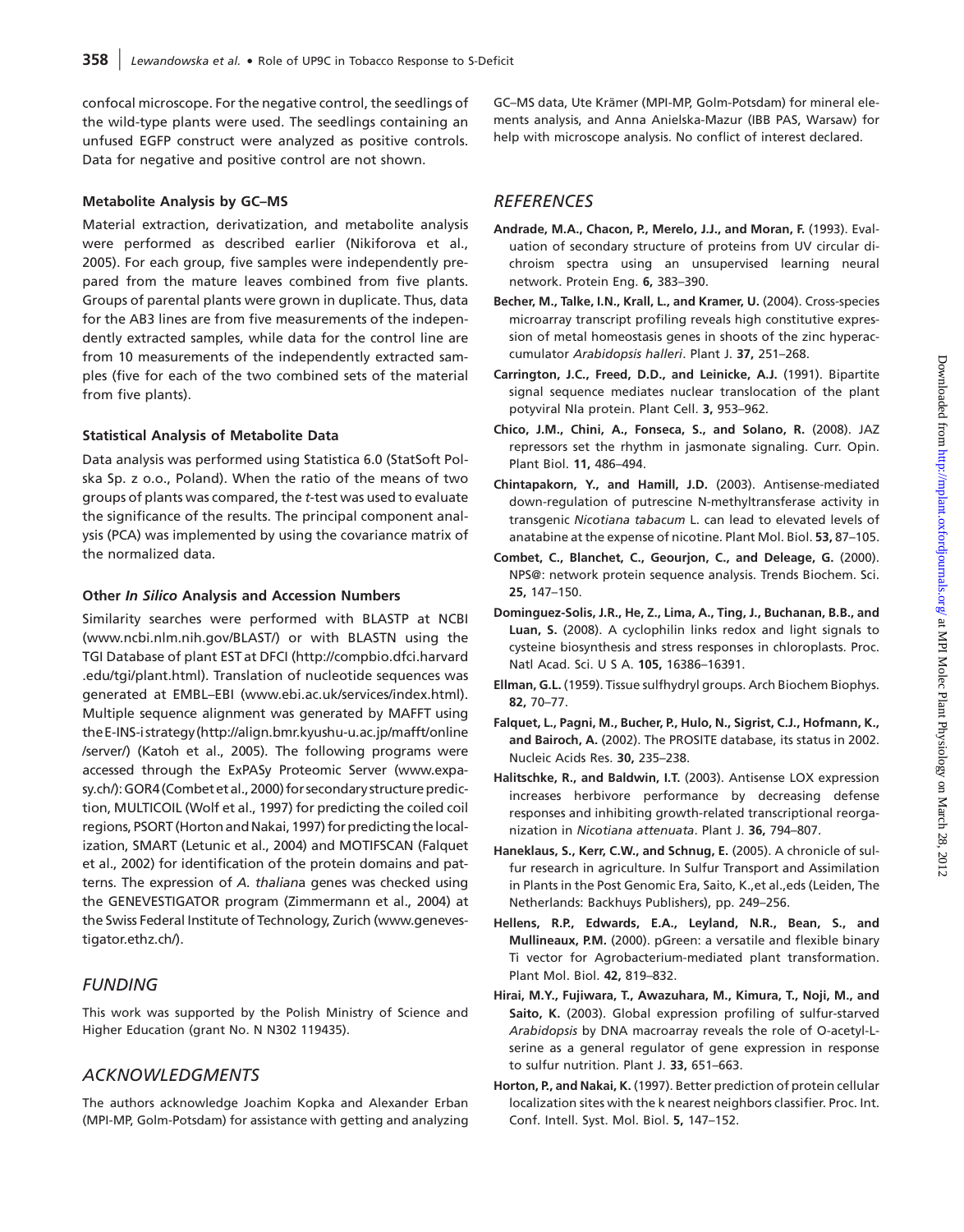- Kanyuka, K., Praekelt, U., Franklin, K.A., Billingham, O.E., Hooley, R., Whitelam, G.C., and Halliday, K.J. (2003). Mutations in the huge Arabidopsis gene BIG affect a range of hormone and light responses. Plant J. 35, 57–70.
- Karimi, M., De Meyer, B., and Hilson, P. (2005). Modular cloning in plant cells. Trends Plant Sci. 10, 103–105.
- Kasajima, I., Ohkama-Ohtsu, N., Ide, Y., Hayashi, H., Yoneyama, T., Suzuki, Y., Naito, S., and Fujiwara, T. (2007). The BIG gene is involved in regulation of sulfur deficiency-responsive genes in Arabidopsis thaliana. Physiol. Plant. 129, 351–363.
- Katoh, K., Kuma, K., Toh, H., and Miyata, T. (2005). MAFFT version 5: improvement in accuracy of multiple sequence alignment. Nucleic Acids Res. 33, 511–518.
- Kopriva, S., Suter, M., von Ballmoos, P., Hesse, H., Krähenbühl, U., Rennenberg, H., and Brunold, C. (2002). Interaction of sulfate assimilation with carbon and nitrogen metabolism in Lemna minor. Plant Physiol. 130, 1406–1413.
- Legg, P.D., Collins, G.B., and Litton, C.C. (1970). Registration of LA Burley 21 tobacco germplasm. Crop Sci. 10, 212.
- Letunic, I., Copley, R.R., Schmidt, S., Ciccarelli, F.D., Doerks, T., Schultz, J., Ponting, C.P., and Bork, P. (2004). SMART 4.0: towards genomic data integration. Nucleic Acids Res. 32, D142–D144.
- Lewandowska, M., and Sirko, A. (2008). Recent advances in understanding plant response to sulfur-deficiency stress. Acta Biochim. Polon. 55, 457–471.
- Lewandowska, M., Wawrzynska, A., Kaminska, J., Liszewska, F., and Sirko, A. (2005). Identification of novel proteins of Nicotiana tabacum regulated by short term sulfur starvation. In Sulfur Transport and Assimilation in Plants in the Post Genomic Era, Saito,K.,et al., eds (Leiden, The Netherlands: Backhuys Publishers), pp. 153–156.
- Lin, Z., Zhong, S., and Grierson, D. (2009). Recent advances in ethylene research. J. Exp. Bot. 60, 3311–3336.
- Lopez-Bucio, J., Hernandez-Abreu, E., Sanchez-Calderon, L., Perez-Torres, A., Rampey, R.A., Bartel, B., and Herrera-Estrella, L. (2005). An auxin transport independent pathway is involved in phosphate stress-induced root architectural alterations in Arabidopsis: identification of BIG as a mediator of auxin in pericycle cell activation. Plant Physiol. 137, 681–691.
- Maruyama-Nakashita, A., Inoue, E., Watanabe-Takahashi, A., Yamaya, T., and Takahashi, H. (2003). Transcriptome profiling of sulfur-responsive genes in Arabidopsis reveals global effects of sulfur nutrition on multiple metabolic pathways. Plant Physiol. 132, 597–605.
- Maruyama-Nakashita, A., Nakamura, Y., Tohge, T., Saito, K., and Takahashi, H. (2006). Arabidopsis SLIM1 is a central transcriptional regulator of plant sulfur response and metabolism. Plant Cell. 18, 3235–3251.
- Maruyama-Nakashita, A., Nakamura, Y., Watanabe-Takahashi, A., Inoue, E., Yamaya, T., and Takahashi, H. (2005). Identification of a novel cis-acting element conferring sulfur deficiency response in Arabidopsis roots. Plant J. 42, 305–314.
- Migge, A., Bork, C., Hell, R., and Becker, T.W. (2000). Negative regulation of nitrate reductase gene expression by glutamine or asparagine accumulating in leaves of sulfur-deprived tobacco. Planta. 211, 587–595.
- Murashige, T., and Skoog, F. (1962). A revised medium for rapid growth and bio assays with tobacco tissue cultures. Physiol. Plant. 15, 473–493.
- Muttucumaru, N., Halford, N.G., Elmore, J.S., Dodson, A.T., Parry, M., Shewry, P.R., and Mottram, D.S. (2006). Formation of high levels of acrylamide during the processing of flour derived from sulfate-deprived wheat. J. Agric. Food Chem. 54, 8951–8955.
- Nikiforova, V., Freitag, J., Kempa, S., Adamik, M., Hesse, H., and Hoefgen, R. (2003). Transcriptome analysis of sulfur depletion in Arabidopsis thaliana: interlacing of biosynthetic pathways provides response specificity. Plant J. 33, 633–650.
- Nikiforova, V.J., Daub, C.O., Hesse, H., Willmitzer, L., and Hoefgen, R. (2005). Integrative gene-metabolite network with implemented causality deciphers informational fluxes of sulphur stress response. J. Exp. Bot. 56, 1887–1896.
- Parry, D.A., Fraser, R.D., and Squire, J.M. (2008). Fifty years of coiledcoils and alpha-helical bundles: a close relationship between sequence and structure. J. Struct. Biol. 163, 258–269.
- Petrucco, S., Bolchi, A., Foroni, C., Percudani, R., Rossi, G.L., and Ottonello, S. (1996). A maize gene encoding an NADPH binding enzyme highly homologous to isoflavone reductases is activated in response to sulfur starvation. Plant Cell. 8, 69–80.
- Prosser, I.M., Purves, J.V., Saker, L.R., and Clarkson, D.T. (2001). Rapid disruption of nitrogen metabolism and nitrate transport in spinach plants deprived of sulphate. J. Exp. Bot. 52, 113–121.
- Queval, G., Thominet, D., Vanacker, H., Miginiac-Maslow, M., Gakiere, B., and Noctor, G. (2009).  $H_2O_2$ -activated up-regulation of glutathione in Arabidopsis involves induction of genes encoding enzymes involved in cysteine synthesis in the chloroplast. Mol. Plant. 2, 344–356.
- Sambrook, J., Frisch, E.F., and Maniattis, T. (1989). Molecular Cloning: A Laboratory Manual (Cold Spring Harbor: Cold Spring Harbor Laboratory Press).
- Scherer, H.W. (2001). Sulphur in crop production—invited paper. Eur. J. Agron. 14, 81–111.
- Schnug, E., Ernst, W.H.O., Kraztz, S., Knolle, F., and Haneklaus, S. (2004). Aspects of ecotoxicology of sulphur in the Harz region—a guided excursion. Landbauforschung Voelkenrode. 54, 129–143.
- Siritunga, D., and Sayre, R.T. (2003). Generation of cyanogen-free transgenic cassava. Planta. 217, 367–373.
- Sponsel, V.M., Schmidt, F.W., Porter, S.G., Nakayama, M., Kohlstruk, S., and Estelle, M. (1997). Characterization of new gibberellin-responsive semidwarf mutants of Arabidopsis. Plant Physiol. 115, 1009–1020.
- Volkov, R.A., Borisjuk, N.V., Panchuk, I.I., Schweizer, D., and Hemleben, V. (1999). Elimination and rearrangement of parental rDNA in the allotetraploid Nicotiana tabacum. Mol. Biol. Evol. 16, 311–320.
- Wawrzynski, A., Kopera, E., Wawrzynska, A., Kaminska, J., Bal, W., and Sirko, A. (2006). Effects of simultaneous expression of heterologous genes involved in phytochelatin biosynthesis on thiol content and cadmium accumulation in tobacco plants. J. Exp. Bot. 57, 2173–2182.
- Wawrzynska, A., Lewandowska, M., and Sirko, A. (2009). Nicotiana tabacum EIL2 directly regulates expression of at least one